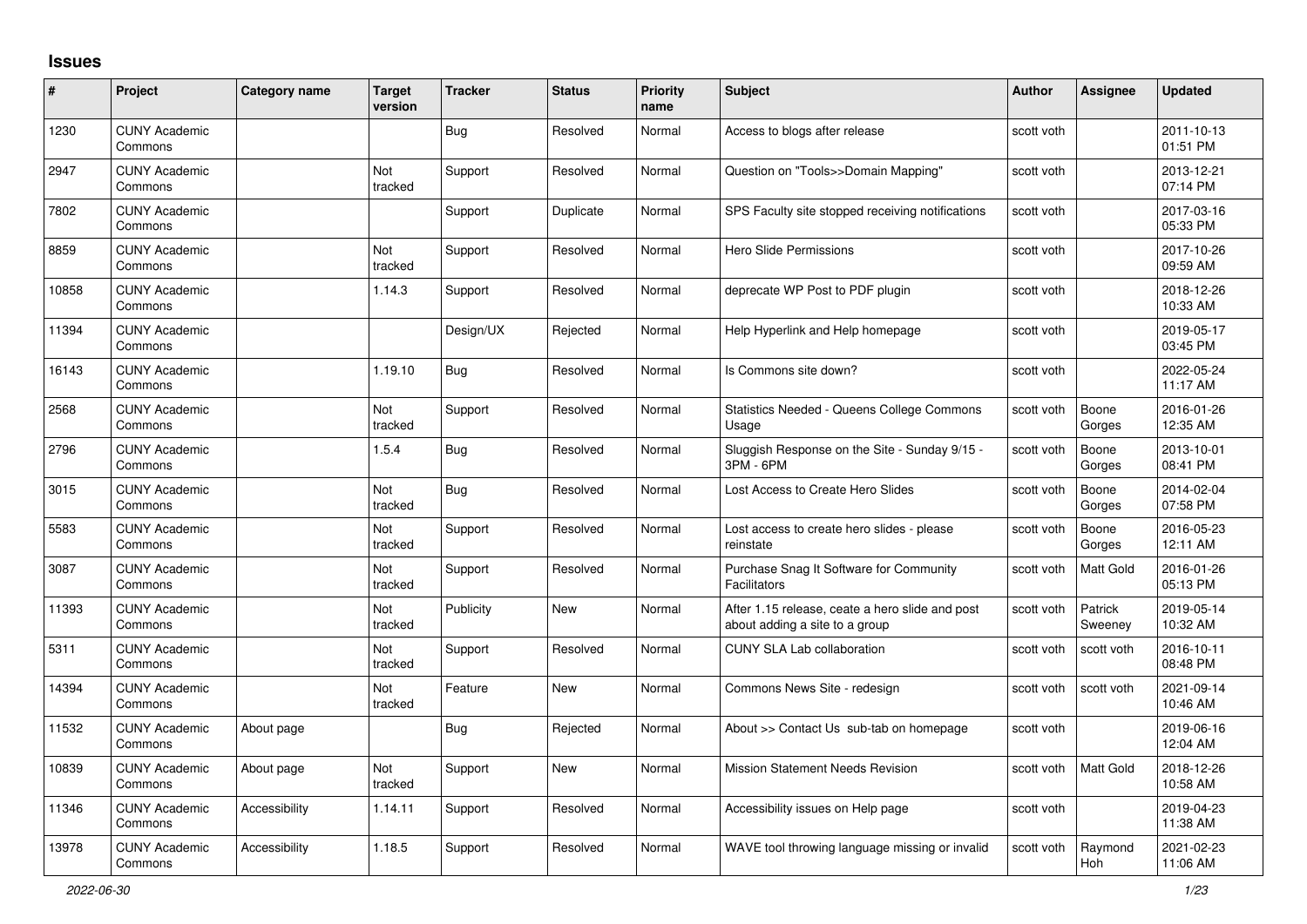| #     | Project                         | <b>Category name</b>      | Target<br>version | <b>Tracker</b> | <b>Status</b> | <b>Priority</b><br>name | <b>Subject</b>                                                                         | <b>Author</b> | <b>Assignee</b> | <b>Updated</b>         |
|-------|---------------------------------|---------------------------|-------------------|----------------|---------------|-------------------------|----------------------------------------------------------------------------------------|---------------|-----------------|------------------------|
| 9538  | <b>CUNY Academic</b><br>Commons | Analytics                 | Not<br>tracked    | Support        | Resolved      | Normal                  | collecting Google Analytics for mapped Domains                                         | scott voth    | Boone<br>Gorges | 2018-04-27<br>09:23 AM |
| 13502 | <b>CUNY Academic</b><br>Commons | Analytics                 | 1.17.7            | Support        | Resolved      | Normal                  | Google Analytics Questions                                                             | scott voth    | Boone<br>Gorges | 2020-11-10<br>10:31 AM |
| 13511 | <b>CUNY Academic</b><br>Commons | Analytics                 | 1.17.7            | Support        | Resolved      | Normal                  | Google Analytics 4 tagging                                                             | scott voth    | Boone<br>Gorges | 2020-11-10<br>10:31 AM |
| 9750  | <b>CUNY Academic</b><br>Commons | Analytics                 | Not<br>tracked    | Support        | Resolved      | Normal                  | MESTC - arabstages.org - google analytics have<br>stopped working after last release   | scott voth    | scott voth      | 2018-05-11<br>09:34 AM |
| 3502  | <b>CUNY Academic</b><br>Commons | <b>Blogs (BuddyPress)</b> | 1.6.17            | <b>Bug</b>     | Resolved      | High                    | "Create a Site" button not working on Blog Page                                        | scott voth    | Boone<br>Gorges | 2014-09-30<br>02:17 PM |
| 16170 | <b>CUNY Academic</b><br>Commons | Blogs (BuddyPress)        | 2.0.1             | <b>Bug</b>     | Resolved      | Normal                  | duplication of campus                                                                  | scott voth    | Boone<br>Gorges | 2022-06-14<br>11:35 AM |
| 1343  | <b>CUNY Academic</b><br>Commons | BuddyPress (misc)         |                   | <b>Bug</b>     | Rejected      | Normal                  | Display issue on Front Page - Hero slide<br>description overlaying the top left corner | scott voth    |                 | 2011-12-08<br>07:06 PM |
| 403   | <b>CUNY Academic</b><br>Commons | BuddyPress (misc)         | Future<br>release | Feature        | Duplicate     | Normal                  | Personalization of the Profile Page                                                    | scott voth    | Boone<br>Gorges | 2010-11-22<br>11:32 AM |
| 515   | <b>CUNY Academic</b><br>Commons | BuddyPress (misc)         | 1.2               | Feature        | Rejected      | Normal                  | TOC, Tags and a Tag Cloud for new BP "wiki-like"<br>plugin                             | scott voth    | Boone<br>Gorges | 2011-02-11<br>05:47 PM |
| 516   | <b>CUNY Academic</b><br>Commons | BuddyPress (misc)         | 1.2               | Feature        | Rejected      | Low                     | Embedding video on new BP "wiki-like" plugin                                           | scott voth    | Boone<br>Gorges | 2011-02-11<br>05:48 PM |
| 517   | <b>CUNY Academic</b><br>Commons | BuddyPress (misc)         | $1.3$             | Feature        | Resolved      | Normal                  | Image handling for new BP "wiki-like" plugin                                           | scott voth    | Boone<br>Gorges | 2011-06-20<br>11:33 AM |
| 518   | <b>CUNY Academic</b><br>Commons | BuddyPress (misc)         | 1.2               | Feature        | Resolved      | Normal                  | Search box for new BP "wiki-like" plugin                                               | scott voth    | Boone<br>Gorges | 2011-02-23<br>08:41 AM |
| 528   | <b>CUNY Academic</b><br>Commons | BuddyPress (misc)         | 1.2               | Bug            | Resolved      | Low                     | Delete pages using new BP "wiki" plugin?                                               | scott voth    | Boone<br>Gorges | 2011-03-25<br>11:13 AM |
| 529   | <b>CUNY Academic</b><br>Commons | BuddyPress (misc)         | 1.2               | Feature        | Rejected      | Normal                  | Paste Plain Text icon not working in BP "wiki"<br>plugin                               | scott voth    | Boone<br>Gorges | 2011-02-18<br>01:25 PM |
| 530   | <b>CUNY Academic</b><br>Commons | BuddyPress (misc)         | $1.3$             | Feature        | Rejected      | Normal                  | Automatically generated Page urls for new BP wiki   scott voth<br>plugin               |               | Boone<br>Gorges | 2011-02-11<br>05:50 PM |
| 689   | <b>CUNY Academic</b><br>Commons | BuddyPress (misc)         | 1.3               | <b>Bug</b>     | Resolved      | Normal                  | BP-specific custom post types should not be<br>visible to non-admins on Dashboard      | scott voth    | Boone<br>Gorges | 2011-05-17<br>11:13 AM |
| 754   | <b>CUNY Academic</b><br>Commons | BuddyPress (misc)         | 1.3               | Bug            | Resolved      | Normal                  | LaTex parsing on email notifications                                                   | scott voth    | Boone<br>Gorges | 2011-09-14<br>01:28 AM |
| 1316  | <b>CUNY Academic</b><br>Commons | BuddyPress (misc)         | 1.2.5             | <b>Bug</b>     | Resolved      | Normal                  | Buddy Press Docs - comments going to email, but<br>not to the Doc                      | scott voth    | Boone<br>Gorges | 2011-11-04<br>12:53 PM |
| 1461  | CUNY Academic<br>Commons        | BuddyPress (misc)         | 1.3.1             | <b>Bug</b>     | Resolved      | Normal                  | Strange Behaviour in the Activity Stream                                               | scott voth    | Boone<br>Gorges | 2011-12-19<br>08:33 AM |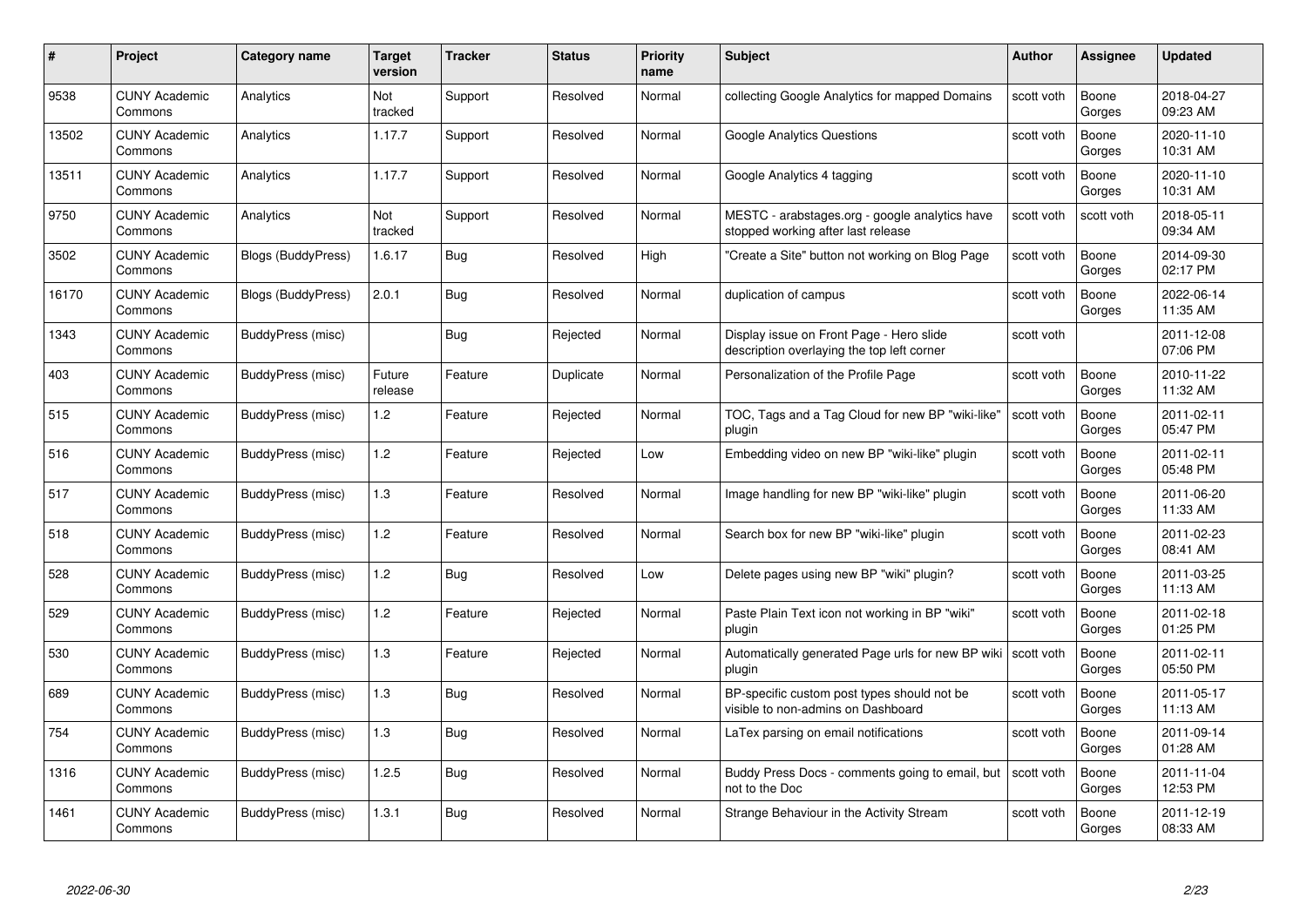| #     | Project                         | <b>Category name</b>   | Target<br>version | <b>Tracker</b> | <b>Status</b> | <b>Priority</b><br>name | <b>Subject</b>                                                                  | <b>Author</b> | <b>Assignee</b>       | <b>Updated</b>         |
|-------|---------------------------------|------------------------|-------------------|----------------|---------------|-------------------------|---------------------------------------------------------------------------------|---------------|-----------------------|------------------------|
| 1486  | <b>CUNY Academic</b><br>Commons | BuddyPress (misc)      | Not<br>tracked    | Bug            | Resolved      | Normal                  | Blog Tag in Group                                                               | scott voth    | Boone<br>Gorges       | 2011-12-21<br>07:45 AM |
| 1625  | <b>CUNY Academic</b><br>Commons | BuddyPress (misc)      | 1.10              | Feature        | Resolved      | Normal                  | Modify Default Avatar and Assignment Process                                    | scott voth    | Boone<br>Gorges       | 2016-02-19<br>12:09 AM |
| 1745  | <b>CUNY Academic</b><br>Commons | BuddyPress (misc)      | Not<br>tracked    | Bug            | Resolved      | Normal                  | Dashboard Access to Create Hero Slides                                          | scott voth    | Boone<br>Gorges       | 2012-03-19<br>04:14 PM |
| 2779  | <b>CUNY Academic</b><br>Commons | BuddyPress (misc)      | 1.5.3             | Bug            | Resolved      | Normal                  | Firefox Issue on Portfolio page when scrolling<br>down                          | scott voth    | Boone<br>Gorges       | 2013-09-19<br>01:52 PM |
| 2849  | <b>CUNY Academic</b><br>Commons | BuddyPress (misc)      | 1.6               | Design/UX      | Duplicate     | Low                     | User Experience - Changing Avatar                                               | scott voth    | Boone<br>Gorges       | 2014-03-27<br>03:08 PM |
| 1257  | <b>CUNY Academic</b><br>Commons | BuddyPress (misc)      | 1.4               | Bug            | Resolved      | Low                     | Next Page Navigation missing at bottom of page<br>when looking at Group Members | scott voth    | Dominic<br>Giglio     | 2012-03-12<br>02:55 PM |
| 1208  | <b>CUNY Academic</b><br>Commons | BuddyPress (misc)      | Not<br>tracked    | Feature        | Rejected      | Normal                  | Investigate Mobile Inheritance from BuddyPress<br>Default Theme                 | scott voth    | scott voth            | 2016-01-26<br>10:57 AM |
| 519   | <b>CUNY Academic</b><br>Commons | <b>BuddyPress Docs</b> | Future<br>release | Feature        | Assigned      | Low                     | TOC for individual docs - for new BP "wiki-like"<br>plugin                      | scott voth    | Boone<br>Gorges       | 2015-11-09<br>05:54 PM |
| 10225 | <b>CUNY Academic</b><br>Commons | <b>BuddyPress Docs</b> | 1.13.8            | Bug            | Resolved      | Normal                  | BuddyPress doc disappeared after being created<br>by Maura Smale                | scott voth    | Boone<br>Gorges       | 2018-08-27<br>09:00 AM |
| 13021 | <b>CUNY Academic</b><br>Commons | <b>BuddyPress Docs</b> |                   | Support        | Resolved      | Normal                  | new group library question                                                      | scott voth    | Boone<br>Gorges       | 2020-07-07<br>02:55 PM |
| 13035 | CUNY Academic<br>Commons        | <b>BuddyPress Docs</b> | 1.17.0            | Support        | Rejected      | Normal                  | Commons 1.17 and BP Docs - TinyMCE options<br>and layout                        | scott voth    | Boone<br>Gorges       | 2020-07-14<br>02:21 PM |
| 14994 | <b>CUNY Academic</b><br>Commons | cdev.gc.cuny.edu       | Not<br>tracked    | Support        | In Progress   | Normal                  | Clear Cache on CDEV                                                             | scott voth    | Raymond<br>Hoh        | 2021-12-07<br>03:51 PM |
| 9745  | <b>CUNY Academic</b><br>Commons | Commons In A Box       | Not<br>tracked    | Support        | Resolved      | Normal                  | Commons in a Box - Query monitor                                                | scott voth    |                       | 2018-05-09<br>01:24 PM |
| 4580  | <b>CUNY Academic</b><br>Commons | Commons In A Box       | Not<br>tracked    | Support        | Resolved      | Normal                  | Unable to register account on CBOX Demo Site                                    | scott voth    | Boone<br>Gorges       | 2015-09-10<br>02:37 PM |
| 7892  | <b>CUNY Academic</b><br>Commons | Commons In A Box       |                   | Bug            | Rejected      | Normal                  | CBOX - Group widget filter links overlap widget<br>title                        | scott voth    | Boone<br>Gorges       | 2017-04-04<br>10:16 AM |
| 15507 | <b>CUNY Academic</b><br>Commons | Commons In A Box       | Not<br>tracked    | Support        | Resolved      | Normal                  | <b>CBOX</b>                                                                     | scott voth    | Raymond<br><b>Hoh</b> | 2022-03-02<br>02:02 PM |
| 13865 | <b>CUNY Academic</b><br>Commons | <b>Commons Profile</b> | 1.18.4            | Bug            | Resolved      | Normal                  | 'Digital Research Tools' profile nav item is cut off                            | scott voth    | Boone<br>Gorges       | 2021-02-09<br>11:05 AM |
| 14733 | <b>CUNY Academic</b><br>Commons | <b>Commons Profile</b> |                   | Support        | Duplicate     | Normal                  | Academic Interests UI                                                           | scott voth    | Boone<br>Gorges       | 2021-09-15<br>10:52 PM |
| 15152 | <b>CUNY Academic</b><br>Commons | <b>Commons Profile</b> | 1.19.1            | Bug            | Resolved      | Normal                  | padding missing on Commons Profile                                              | scott voth    | Boone<br>Gorges       | 2022-01-11<br>04:41 PM |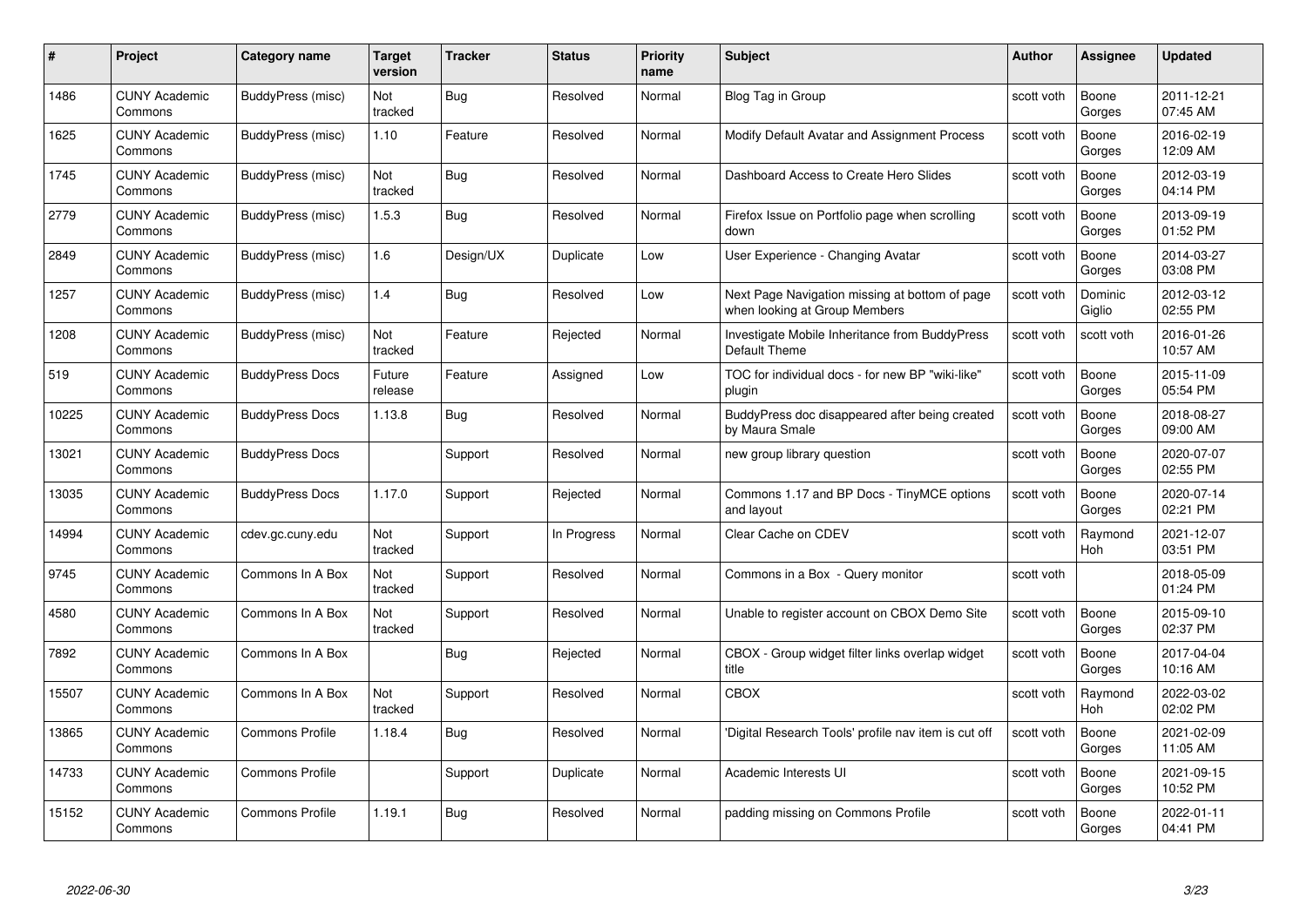| #     | Project                         | Category name          | Target<br>version | <b>Tracker</b> | <b>Status</b> | <b>Priority</b><br>name | <b>Subject</b>                                                                  | Author     | <b>Assignee</b> | <b>Updated</b>         |
|-------|---------------------------------|------------------------|-------------------|----------------|---------------|-------------------------|---------------------------------------------------------------------------------|------------|-----------------|------------------------|
| 15185 | <b>CUNY Academic</b><br>Commons | <b>Commons Profile</b> | 1.19.2            | Support        | Resolved      | Normal                  | Change "Edit Profile" button to "Edit Public Profile"                           | scott voth | Boone<br>Gorges | 2022-01-25<br>11:33 AM |
| 2490  | <b>CUNY Academic</b><br>Commons | commonsinabox.org      |                   | Feature        | Duplicate     | Normal                  | Search Functionality on CommonsinaBox.org                                       | scott voth |                 | 2013-02-27<br>09:37 PM |
| 3549  | <b>CUNY Academic</b><br>Commons | commonsinabox.org      | Not<br>tracked    | Support        | Rejected      | Normal                  | Spam on CBOX.org                                                                | scott voth |                 | 2014-10-15<br>12:10 AM |
| 7295  | <b>CUNY Academic</b><br>Commons | commonsinabox.org      | Not<br>tracked    | Support        | Resolved      | High                    | commonsinabox.org performance issues                                            | scott voth |                 | 2017-01-03<br>10:52 AM |
| 7343  | <b>CUNY Academic</b><br>Commons | commonsinabox.org      | Not<br>tracked    | Bug            | Resolved      | Normal                  | commonsinabox.org - unable to access backend                                    | scott voth |                 | 2017-01-06<br>11:58 AM |
| 9707  | <b>CUNY Academic</b><br>Commons | commonsinabox.org      |                   | Support        | Resolved      | Normal                  | CommonsinaBox.org DEV admin not responding                                      | scott voth |                 | 2018-05-07<br>10:38 AM |
| 2287  | <b>CUNY Academic</b><br>Commons | commonsinabox.org      | Not<br>tracked    | Bug            | Resolved      | Normal                  | User reports he added an entry to the Help &<br>Support Forum - but it was lost | scott voth | Boone<br>Gorges | 2012-11-21<br>11:27 PM |
| 2316  | <b>CUNY Academic</b><br>Commons | commonsinabox.org      | Not<br>tracked    | Bug            | Resolved      | Normal                  | Commonsinabox.org - group forum - can't access<br>second page of forum posts    | scott voth | Boone<br>Gorges | 2012-12-03<br>11:57 AM |
| 2337  | <b>CUNY Academic</b><br>Commons | commonsinabox.org      | Not<br>tracked    | Bug            | Rejected      | High                    | commonsinabox.org - notifications                                               | scott voth | Boone<br>Gorges | 2012-12-12<br>01:43 PM |
| 2435  | <b>CUNY Academic</b><br>Commons | commonsinabox.org      |                   | <b>Bug</b>     | Resolved      | Normal                  | commonsinabox.org - media upload file types                                     | scott voth | Boone<br>Gorges | 2013-02-13<br>09:58 PM |
| 2484  | <b>CUNY Academic</b><br>Commons | commonsinabox.org      |                   | Bug            | Resolved      | Normal                  | Forum posts are vanishing - can only view last few<br>on Help & Support         | scott voth | Boone<br>Gorges | 2013-03-01<br>11:19 AM |
| 2518  | <b>CUNY Academic</b><br>Commons | commonsinabox.org      | Not<br>tracked    | Bug            | Resolved      | Normal                  | Lost Access to Upload image files on<br>CommonsinaBox.org                       | scott voth | Boone<br>Gorges | 2013-03-20<br>01:57 PM |
| 2561  | <b>CUNY Academic</b><br>Commons | commonsinabox.org      | Not<br>tracked    | <b>Bug</b>     | Resolved      | Normal                  | CSS Issues on Commonsinabox.org                                                 | scott voth | Boone<br>Gorges | 2013-05-16<br>03:31 PM |
| 2585  | <b>CUNY Academic</b><br>Commons | commonsinabox.org      | Not<br>tracked    | <b>Bug</b>     | Resolved      | Normal                  | commonsinbox.org - no "site features" option                                    | scott voth | Boone<br>Gorges | 2013-05-21<br>09:15 PM |
| 2631  | <b>CUNY Academic</b><br>Commons | commonsinabox.org      | Not<br>tracked    | Bug            | Resolved      | Normal                  | Bullet Points don't display in Forum posts on<br>CBOX.org                       | scott voth | Boone<br>Gorges | 2014-05-01<br>08:11 PM |
| 2633  | <b>CUNY Academic</b><br>Commons | commonsinabox.org      | Not<br>tracked    | <b>Bug</b>     | Resolved      | Normal                  | Mentions in CBOX.org                                                            | scott voth | Boone<br>Gorges | 2014-05-01<br>08:12 PM |
| 2965  | <b>CUNY Academic</b><br>Commons | commonsinabox.org      |                   | Support        | Resolved      | High                    | Spammers on commonsinabox.org                                                   | scott voth | Boone<br>Gorges | 2014-01-19<br>02:56 PM |
| 3841  | <b>CUNY Academic</b><br>Commons | commonsinabox.org      | Not<br>tracked    | <b>Bug</b>     | Resolved      | Normal                  | <b>CBOX.org Registration Plugin Not Working</b>                                 | scott voth | Boone<br>Gorges | 2016-01-26<br>03:27 PM |
| 6184  | CUNY Academic<br>Commons        | commonsinabox.org      | Not<br>tracked    | Bug            | Resolved      | Normal                  | CBOX Confirm User Registration plugin                                           | scott voth | Raymond<br>Hoh  | 2018-09-12<br>01:50 PM |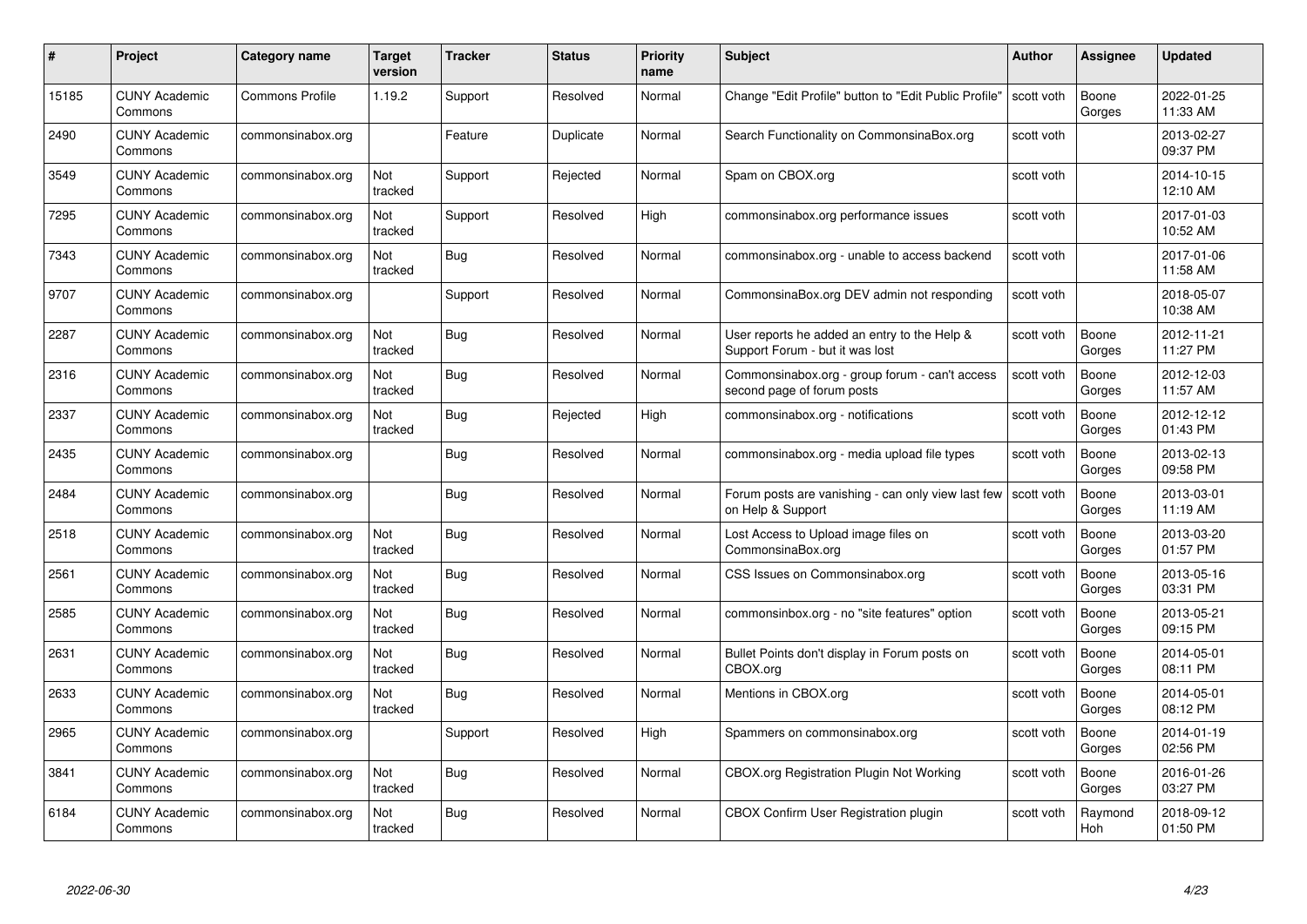| #     | Project                         | Category name      | <b>Target</b><br>version | <b>Tracker</b> | <b>Status</b>        | <b>Priority</b><br>name | <b>Subject</b>                                                                 | <b>Author</b> | Assignee         | <b>Updated</b>         |
|-------|---------------------------------|--------------------|--------------------------|----------------|----------------------|-------------------------|--------------------------------------------------------------------------------|---------------|------------------|------------------------|
| 10226 | <b>CUNY Academic</b><br>Commons | Courses            | Future<br>release        | Feature        | <b>New</b>           | Normal                  | Add "My Courses" to drop down list                                             | scott voth    | Boone<br>Gorges  | 2021-11-19<br>12:42 PM |
| 11298 | <b>CUNY Academic</b><br>Commons | Courses            | 1.16                     | Feature        | Resolved             | Normal                  | Explore Ways to Make the "Courses" tab More<br>Interesting                     | scott voth    | Boone<br>Gorges  | 2019-12-04<br>10:51 AM |
| 14437 | <b>CUNY Academic</b><br>Commons | Courses            | 1.19.0                   | <b>Bug</b>     | Resolved             | Normal                  | Deleted Sites Show Up On Courses Tab                                           | scott voth    | Boone<br>Gorges  | 2022-01-04<br>12:04 PM |
| 8876  | <b>CUNY Academic</b><br>Commons | cuny.is            | 1.12.1                   | Bug            | Resolved             | Normal                  | Groups cannot select cuny is URL that matches<br>their group slug exactly      | scott voth    | Boone<br>Gorges  | 2017-11-01<br>03:06 PM |
| 3604  | <b>CUNY Academic</b><br>Commons | cuny.is            |                          | Support        | Resolved             | Normal                  | LLJournal CUNY.IS request                                                      | scott voth    | Sarah<br>Morgano | 2014-10-26<br>05:47 PM |
| 6110  | <b>CUNY Academic</b><br>Commons | cuny.is            |                          | Support        | Resolved             | Normal                  | cuny.is Request                                                                | scott voth    | Sarah<br>Morgano | 2016-10-03<br>03:03 AM |
| 4841  | <b>CUNY Academic</b><br>Commons | Design             | Future<br>release        | <b>Bug</b>     | Rejected             | Normal                  | Font style on "Friends" Page seems different                                   | scott voth    | Boone<br>Gorges  | 2015-11-03<br>07:40 AM |
| 15151 | <b>CUNY Academic</b><br>Commons | Design             | 1.19.7                   | Support        | Resolved             | Normal                  | Commons Main Navigation does not show which<br>tab you are on                  | scott voth    | Sara<br>Cannon   | 2022-04-12<br>11:31 AM |
| 4978  | <b>CUNY Academic</b><br>Commons | <b>Directories</b> | 1.9.4                    | Feature        | Resolved             | High                    | On Profile Provide a Way to Enter or Change<br><b>Campus Affiliation</b>       | scott voth    | Boone<br>Gorges  | 2016-01-11<br>10:41 PM |
| 11173 | <b>CUNY Academic</b><br>Commons | Documentation      |                          | Support        | Resolved             | Normal                  | <b>Accessibility Checker</b>                                                   | scott voth    | Boone<br>Gorges  | 2019-02-26<br>11:00 PM |
| 11495 | <b>CUNY Academic</b><br>Commons | Documentation      | Not<br>tracked           | Documentation  | Resolved             | Normal                  | New Member Intro Page                                                          | scott voth    | scott voth       | 2020-05-14<br>01:12 PM |
| 11974 | <b>CUNY Academic</b><br>Commons | Documentation      |                          | Feature        | Resolved             | Normal                  | Help tracking down documentation on JetPack                                    | scott voth    | scott voth       | 2019-10-12<br>01:08 PM |
| 3446  | <b>CUNY Academic</b><br>Commons | Domain Mapping     |                          | Support        | Rejected             | Normal                  | bkpublicscholars.org Domain Mapping Request<br>not working?                    | scott voth    |                  | 2014-09-05<br>09:39 AM |
| 3621  | <b>CUNY Academic</b><br>Commons | Domain Mapping     | Not<br>tracked           | Support        | Resolved             | Normal                  | Question - Google Analytics, Mapped Domains,<br>and WP-Google-Analytics plugin | scott voth    |                  | 2015-04-01<br>09:16 PM |
| 10528 | <b>CUNY Academic</b><br>Commons | Domain Mapping     |                          | Support        | Rejected             | Normal                  | domain Mapping request for Kelly Josephs Baker                                 | scott voth    |                  | 2018-10-15<br>11:20 AM |
| 10982 | <b>CUNY Academic</b><br>Commons | Domain Mapping     | Not<br>tracked           | Support        | Reporter<br>Feedback | Normal                  | <b>CNAME</b> question                                                          | scott voth    |                  | 2019-01-22<br>04:29 PM |
| 13374 | <b>CUNY Academic</b><br>Commons | Domain Mapping     |                          | Support        | Resolved             | Normal                  | domain mapping question                                                        | scott voth    |                  | 2020-10-01<br>01:10 PM |
| 13407 | <b>CUNY Academic</b><br>Commons | Domain Mapping     | Not<br>tracked           | Support        | Resolved             | Normal                  | Remove domain mapping for sexgenlab.org                                        | scott voth    |                  | 2020-09-30<br>11:35 AM |
| 3082  | <b>CUNY Academic</b><br>Commons | Domain Mapping     | Not<br>tracked           | Support        | Resolved             | Normal                  | Domain Mapping Request - Ruth O'Brien                                          | scott voth    | Boone<br>Gorges  | 2014-03-05<br>07:16 PM |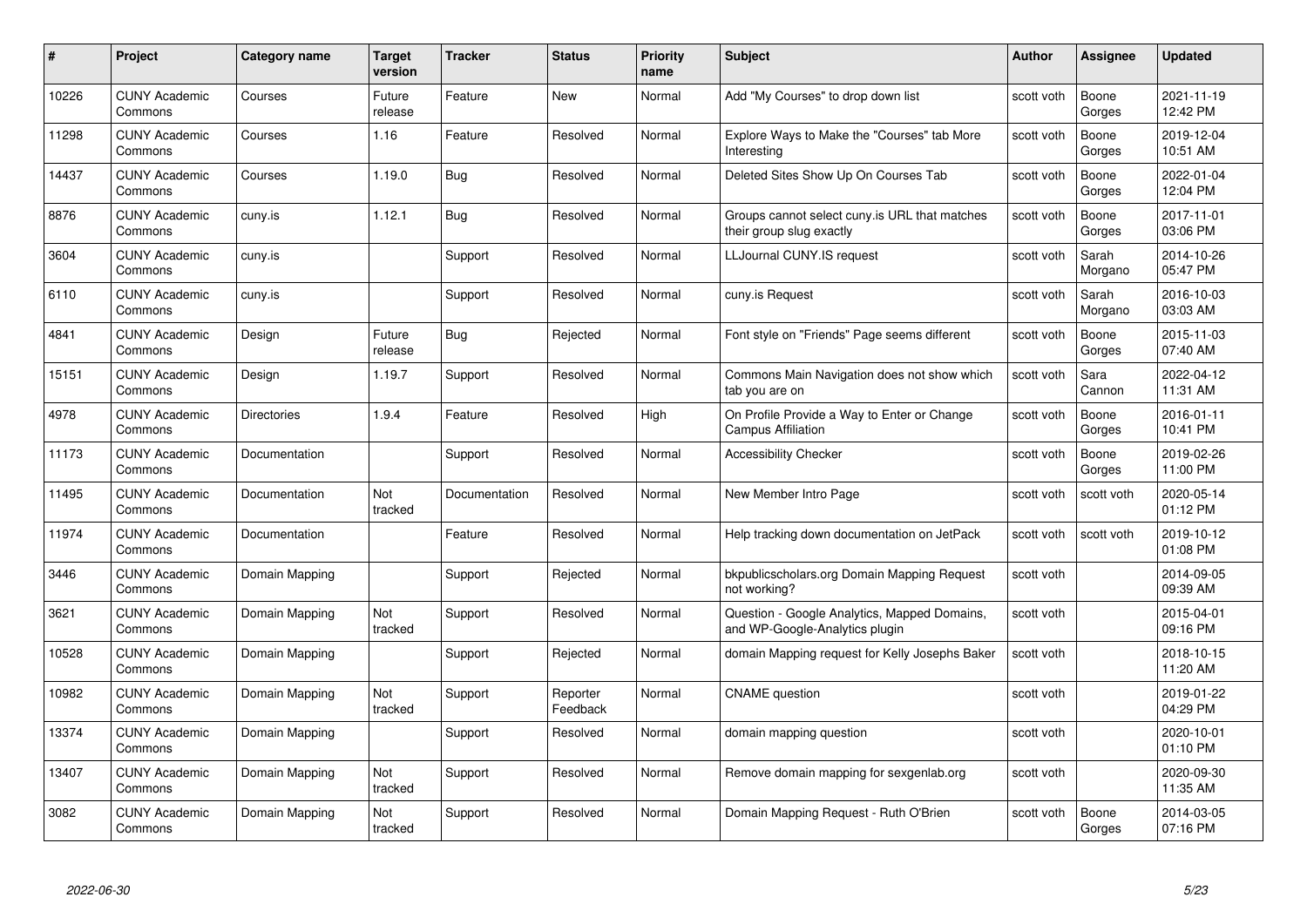| #     | Project                         | <b>Category name</b> | Target<br>version | <b>Tracker</b> | <b>Status</b> | <b>Priority</b><br>name | <b>Subject</b>                                            | <b>Author</b> | <b>Assignee</b> | <b>Updated</b>         |
|-------|---------------------------------|----------------------|-------------------|----------------|---------------|-------------------------|-----------------------------------------------------------|---------------|-----------------|------------------------|
| 3120  | <b>CUNY Academic</b><br>Commons | Domain Mapping       | Not<br>tracked    | Support        | Rejected      | Normal                  | Domain Mapping Request from Paul Julian Smith             | scott voth    | Boone<br>Gorges | 2016-01-26<br>12:41 AM |
| 3199  | <b>CUNY Academic</b><br>Commons | Domain Mapping       |                   | Support        | Resolved      | Normal                  | domain mapping request - bethanyholmstrom.net             | scott voth    | Boone<br>Gorges | 2014-05-08<br>02:40 PM |
| 3269  | <b>CUNY Academic</b><br>Commons | Domain Mapping       | Not<br>tracked    | Support        | Resolved      | Normal                  | Domain mapping request - Natascia Boeri                   | scott voth    | Boone<br>Gorges | 2015-11-30<br>03:17 PM |
| 3423  | <b>CUNY Academic</b><br>Commons | Domain Mapping       | Not<br>tracked    | Support        | Resolved      | Normal                  | bkpublicscholars.org Domain Mapping Request               | scott voth    | Boone<br>Gorges | 2016-01-26<br>12:08 PM |
| 3539  | CUNY Academic<br>Commons        | Domain Mapping       | Not<br>tracked    | Support        | Resolved      | Normal                  | Domain Mapping Request for ACERT                          | scott voth    | Boone<br>Gorges | 2015-11-30<br>03:15 PM |
| 4795  | <b>CUNY Academic</b><br>Commons | Domain Mapping       | Not<br>tracked    | Support        | Resolved      | Normal                  | Revert Domain Mapping for<br>http://bkpublicscholars.org/ | scott voth    | Boone<br>Gorges | 2015-11-01<br>05:33 PM |
| 4902  | <b>CUNY Academic</b><br>Commons | Domain Mapping       | Not<br>tracked    | Support        | Resolved      | Normal                  | domain mapping reguest - Patrick Sweeney                  | scott voth    | Boone<br>Gorges | 2015-12-07<br>01:32 AM |
| 4954  | <b>CUNY Academic</b><br>Commons | Domain Mapping       | Not<br>tracked    | Support        | Resolved      | Normal                  | domain mapping request - Talia Schaffer                   | scott voth    | Boone<br>Gorges | 2015-12-07<br>01:24 AM |
| 5617  | <b>CUNY Academic</b><br>Commons | Domain Mapping       | Not<br>tracked    | Support        | Resolved      | Normal                  | Domain Mapping Issue - Paul Herbert                       | scott voth    | Boone<br>Gorges | 2016-05-30<br>12:04 PM |
| 6383  | <b>CUNY Academic</b><br>Commons | Domain Mapping       | Not<br>tracked    | Support        | Resolved      | Normal                  | Domain Mapping request - Azriel Genack                    | scott voth    | Boone<br>Gorges | 2016-10-21<br>03:48 PM |
| 6905  | CUNY Academic<br>Commons        | Domain Mapping       | Not<br>tracked    | Support        | Rejected      | Normal                  | domain mapping - Approaching Dance conference             | scott voth    | Boone<br>Gorges | 2017-11-15<br>11:09 AM |
| 8624  | <b>CUNY Academic</b><br>Commons | Domain Mapping       | Not<br>tracked    | Support        | Resolved      | Normal                  | domain mapping request                                    | scott voth    | Boone<br>Gorges | 2017-10-05<br>12:50 PM |
| 9794  | <b>CUNY Academic</b><br>Commons | Domain Mapping       | Not<br>tracked    | Support        | Resolved      | Normal                  | domain Mapping request - Joseph Reynolds Van<br>Der Naald | scott voth    | Boone<br>Gorges | 2018-05-22<br>01:54 PM |
| 11190 | <b>CUNY Academic</b><br>Commons | Domain Mapping       |                   | Support        | Resolved      | Normal                  | Domain Mapping Request - Kate Culkin                      | scott voth    | Boone<br>Gorges | 2019-03-16<br>10:01 AM |
| 11764 | <b>CUNY Academic</b><br>Commons | Domain Mapping       | Not<br>tracked    | Support        | Resolved      | Normal                  | Domain Mapping request for literarybronx.com              | scott voth    | Boone<br>Gorges | 2019-08-21<br>05:28 PM |
| 12924 | <b>CUNY Academic</b><br>Commons | Domain Mapping       | Not<br>tracked    | Support        | Resolved      | Normal                  | Domain Mapping request - Sam Phillips                     | scott voth    | Boone<br>Gorges | 2020-06-12<br>03:29 PM |
| 13924 | <b>CUNY Academic</b><br>Commons | Domain Mapping       | Not<br>tracked    | Support        | Resolved      | Normal                  | domain mapping - cunyhumanitiesalliance.org               | scott voth    | Boone<br>Gorges | 2021-02-02<br>05:39 PM |
| 14452 | <b>CUNY Academic</b><br>Commons | Domain Mapping       | Not<br>tracked    | Support        | Resolved      | Normal                  | domain mapping - hilarieashton.com                        | scott voth    | Boone<br>Gorges | 2021-05-17<br>10:46 AM |
| 15223 | CUNY Academic<br>Commons        | Domain Mapping       | Not<br>tracked    | Support        | Resolved      | Normal                  | domain mapping - preludenyc.org                           | scott voth    | Boone<br>Gorges | 2022-02-02<br>02:24 PM |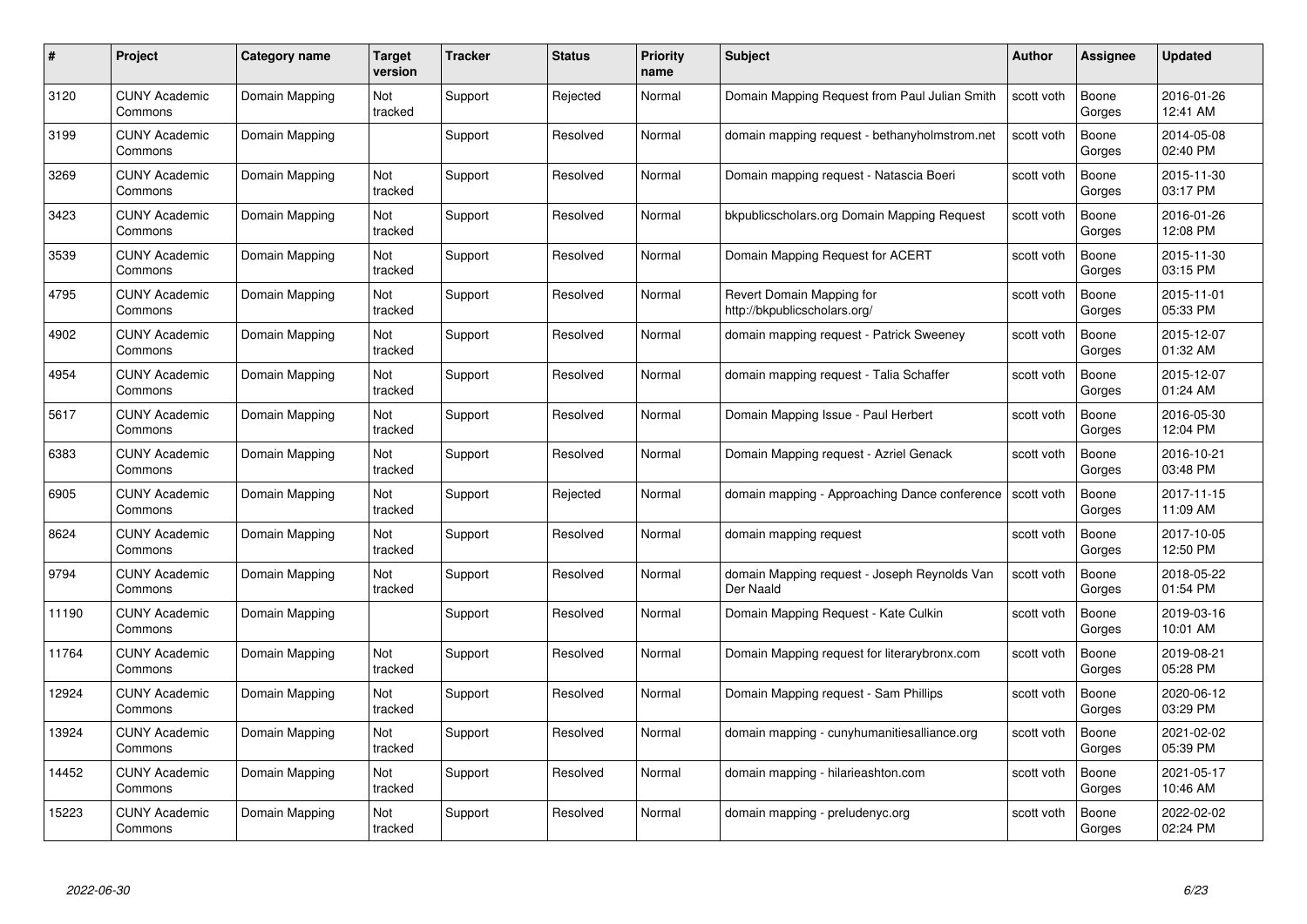| #     | Project                         | <b>Category name</b> | <b>Target</b><br>version | <b>Tracker</b> | <b>Status</b>        | <b>Priority</b><br>name | <b>Subject</b>                                                                     | <b>Author</b> | <b>Assignee</b>  | <b>Updated</b>         |
|-------|---------------------------------|----------------------|--------------------------|----------------|----------------------|-------------------------|------------------------------------------------------------------------------------|---------------|------------------|------------------------|
| 15395 | <b>CUNY Academic</b><br>Commons | Domain Mapping       | 1.19.5                   | Support        | Resolved             | Normal                  | Domain Mapping - Queens College Department of   scott voth<br><b>Urban Studies</b> |               | Boone<br>Gorges  | 2022-02-22<br>11:40 AM |
| 15626 | <b>CUNY Academic</b><br>Commons | Domain Mapping       | Not<br>tracked           | Support        | Resolved             | Normal                  | domain mapping - Jason tougaw                                                      | scott voth    | Boone<br>Gorges  | 2022-03-15<br>02:10 PM |
| 15965 | <b>CUNY Academic</b><br>Commons | Domain Mapping       | Not<br>tracked           | Support        | Resolved             | Normal                  | Domain Mapping - Joseph van der Naald                                              | scott voth    | Boone<br>Gorges  | 2022-04-29<br>04:06 PM |
| 16167 | <b>CUNY Academic</b><br>Commons | Domain Mapping       |                          | <b>Bug</b>     | Resolved             | Normal                  | qcurban.org/loading issue                                                          | scott voth    | Boone<br>Gorges  | 2022-05-26<br>03:29 PM |
| 12246 | <b>CUNY Academic</b><br>Commons | Domain Mapping       | Not<br>tracked           | Support        | Resolved             | Normal                  | domain mapping - Sam Neylon                                                        | scott voth    | Lihua Wang       | 2020-01-06<br>10:55 AM |
| 12407 | <b>CUNY Academic</b><br>Commons | Domain Mapping       | Not<br>tracked           | Support        | Resolved             | Normal                  | Domain Mapping - district15parproject.org                                          | scott voth    | Lihua Wang       | 2020-02-14<br>10:38 AM |
| 3182  | <b>CUNY Academic</b><br>Commons | Domain Mapping       | Not<br>tracked           | Support        | Resolved             | Normal                  | domain mapping request - muphyinstituteblog.org                                    | scott voth    | Matt Gold        | 2014-05-01<br>01:12 PM |
| 3635  | <b>CUNY Academic</b><br>Commons | Domain Mapping       | Not<br>tracked           | Support        | Resolved             | Normal                  | Domain Mapping Request - Keith Miyake                                              | scott voth    | Matt Gold        | 2014-11-10<br>08:15 PM |
| 4571  | <b>CUNY Academic</b><br>Commons | Domain Mapping       | Not<br>tracked           | Support        | Resolved             | Normal                  | Domain Mapping Request - Courtney Drayer                                           | scott voth    | <b>Matt Gold</b> | 2015-09-16<br>05:19 PM |
| 6135  | <b>CUNY Academic</b><br>Commons | Domain Mapping       | Not<br>tracked           | Support        | Resolved             | Normal                  | domain mapping - Patrick Sweeney                                                   | scott voth    | Matt Gold        | 2016-10-12<br>11:41 AM |
| 10180 | <b>CUNY Academic</b><br>Commons | Domain Mapping       | 1.13.8                   | Support        | Resolved             | Normal                  | domain mapping request - Kelle Cruz                                                | scott voth    | Matt Gold        | 2018-08-29<br>03:23 PM |
| 10796 | <b>CUNY Academic</b><br>Commons | Domain Mapping       | Not<br>tracked           | Support        | Resolved             | Normal                  | domain mapping request - BMCC OER                                                  | scott voth    | Matt Gold        | 2018-12-06<br>07:47 PM |
| 10860 | <b>CUNY Academic</b><br>Commons | Domain Mapping       | Not<br>tracked           | Support        | Resolved             | Normal                  | domain mapping for Leah Feder                                                      | scott voth    | <b>Matt Gold</b> | 2019-01-10<br>01:37 PM |
| 11493 | <b>CUNY Academic</b><br>Commons | Domain Mapping       | Not<br>tracked           | Support        | Reporter<br>Feedback | Normal                  | Domain Mapping Request - Talia Schaffer                                            | scott voth    | Matt Gold        | 2019-08-06<br>08:39 AM |
| 12236 | <b>CUNY Academic</b><br>Commons | Domain Mapping       | Not<br>tracked           | Support        | Resolved             | Normal                  | domain mapping request - johnbrenkman.com                                          | scott voth    | Matt Gold        | 2019-12-27<br>09:32 AM |
| 12313 | <b>CUNY Academic</b><br>Commons | Domain Mapping       | Not<br>tracked           | Support        | Duplicate            | Normal                  | domain mapping - laurenspradlin.info                                               | scott voth    | Matt Gold        | 2020-01-21<br>06:02 PM |
| 12878 | <b>CUNY Academic</b><br>Commons | Domain Mapping       | Not<br>tracked           | Support        | Resolved             | Normal                  | Domain Mapping request - Lidia Hernandez Tapia                                     | scott voth    | Matt Gold        | 2020-06-05<br>12:58 PM |
| 13004 | <b>CUNY Academic</b><br>Commons | Domain Mapping       | Not<br>tracked           | Bug            | Resolved             | Normal                  | Domain Mapping request - Wole                                                      | scott voth    | Matt Gold        | 2020-07-07<br>12:02 PM |
| 13440 | CUNY Academic<br>Commons        | Domain Mapping       | Not<br>tracked           | Support        | Resolved             | Normal                  | Domain mapping for morrisjustice.org                                               | scott voth    | Matt Gold        | 2020-10-13<br>02:54 PM |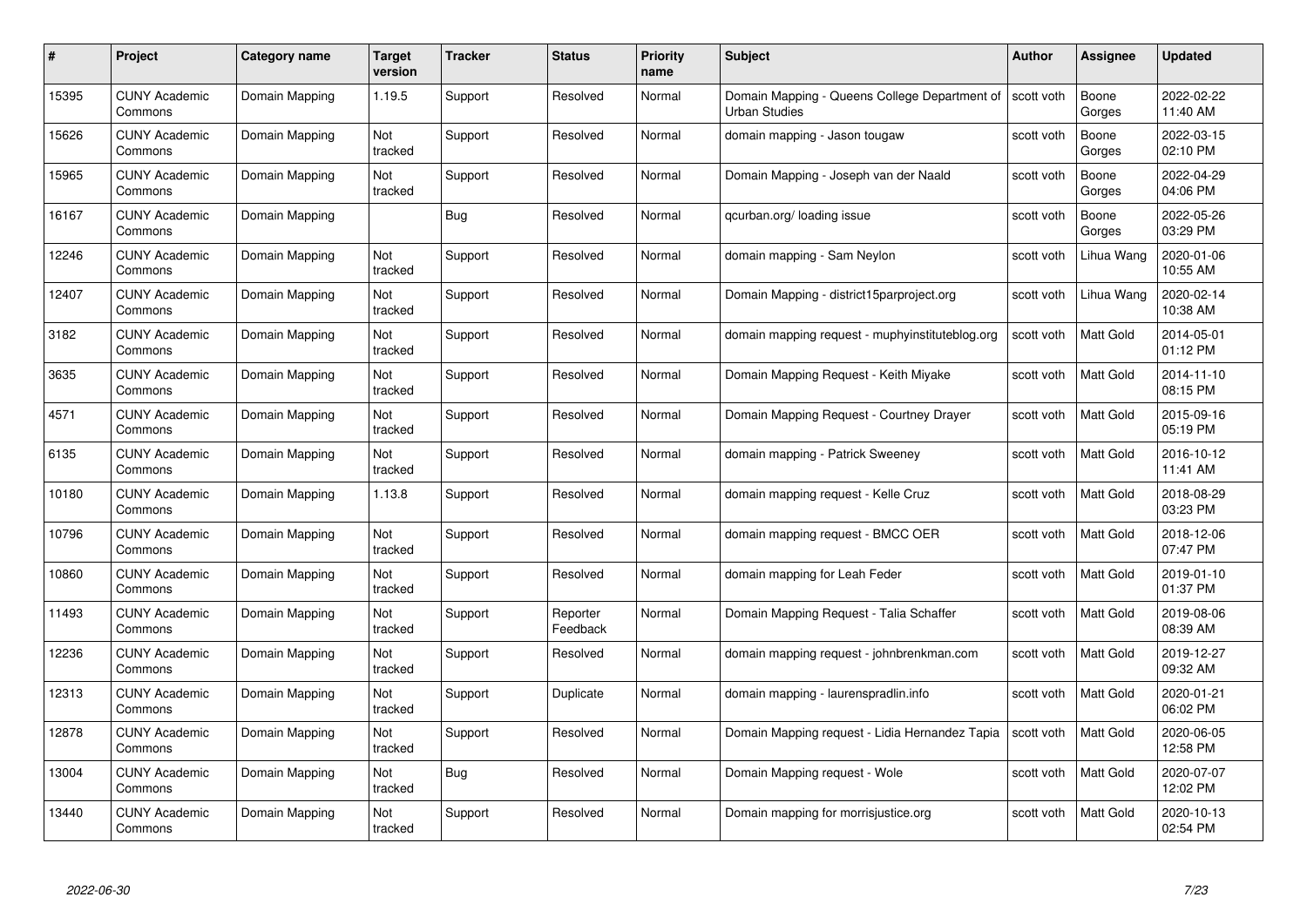| #     | Project                         | Category name              | Target<br>version | <b>Tracker</b> | <b>Status</b> | <b>Priority</b><br>name | <b>Subject</b>                                                                          | <b>Author</b> | <b>Assignee</b>       | <b>Updated</b>         |
|-------|---------------------------------|----------------------------|-------------------|----------------|---------------|-------------------------|-----------------------------------------------------------------------------------------|---------------|-----------------------|------------------------|
| 15253 | <b>CUNY Academic</b><br>Commons | Domain Mapping             | Not<br>tracked    | Support        | Resolved      | Normal                  | domain mapping - segal film festival                                                    | scott voth    | <b>Matt Gold</b>      | 2022-02-04<br>11:29 AM |
| 16227 | <b>CUNY Academic</b><br>Commons | Domain Mapping             | Not<br>tracked    | Support        | Resolved      | Normal                  | domain mapping - Sruthi Atmakur-Javdekar                                                | scott voth    | Matt Gold             | 2022-06-15<br>02:34 PM |
| 3753  | <b>CUNY Academic</b><br>Commons | Domain Mapping             | Not<br>tracked    | Support        | Resolved      | High                    | Domain mapping request - Sujatha Fernandes                                              | scott voth    | Raymond<br>Hoh        | 2015-11-30<br>03:11 PM |
| 11629 | <b>CUNY Academic</b><br>Commons | Domain Mapping             | Not<br>tracked    | Support        | Resolved      | Normal                  | domain mapping request                                                                  | scott voth    | Raymond<br><b>Hoh</b> | 2019-07-17<br>10:22 AM |
| 11632 | <b>CUNY Academic</b><br>Commons | Domain Mapping             | Not<br>tracked    | Support        | Resolved      | Normal                  | domain mapping request mckinniburg.com                                                  | scott voth    | Raymond<br>Hoh        | 2019-07-17<br>10:22 AM |
| 13379 | <b>CUNY Academic</b><br>Commons | Domain Mapping             | Not<br>tracked    | Support        | Resolved      | Normal                  | Commenting issue with Mapped Domain (Using<br>Jetpack)                                  | scott voth    | Raymond<br>Hoh        | 2020-10-13<br>10:02 AM |
| 15810 | <b>CUNY Academic</b><br>Commons | Domain Mapping             | Not<br>tracked    | Bug            | Resolved      | High                    | News Literacy Matters site loading over and over<br>using Chrome                        | scott voth    | Raymond<br>Hoh        | 2022-04-05<br>10:09 AM |
| 15833 | <b>CUNY Academic</b><br>Commons | Domain Mapping             | 1.19.7            | Support        | Resolved      | Normal                  | <b>Block Editor Preview in Chrome</b>                                                   | scott voth    | Raymond<br>Hoh        | 2022-04-07<br>06:05 PM |
| 16316 | <b>CUNY Academic</b><br>Commons | Domain Mapping             | Not<br>tracked    | Support        | Resolved      | Normal                  | remove domain mapping for gcurban.org                                                   | scott voth    | Raymond<br>Hoh        | 2022-06-29<br>03:39 PM |
| 3478  | <b>CUNY Academic</b><br>Commons | Domain Mapping             | 1.7.2             | Feature        | Resolved      | Normal                  | Google Analytics and Mapped Domains                                                     | scott voth    | scott voth            | 2014-11-02<br>09:43 AM |
| 3603  | <b>CUNY Academic</b><br>Commons | Domain Mapping             | Not<br>tracked    | Support        | Resolved      | Normal                  | Domain Mapping Request - CERG                                                           | scott voth    | scott voth            | 2014-11-19<br>04:28 PM |
| 5096  | <b>CUNY Academic</b><br>Commons | Domain Mapping             | Not<br>tracked    | Support        | Resolved      | Normal                  | Domain Mapping Request: Lauren Spradlin                                                 | scott voth    | scott voth            | 2020-01-21<br>07:30 PM |
| 5344  | <b>CUNY Academic</b><br>Commons | Domain Mapping             | Not<br>tracked    | Support        | Resolved      | Normal                  | Domain Mapping Request - Bijan Kimiagar                                                 | scott voth    | scott voth            | 2016-03-31<br>10:52 PM |
| 5511  | <b>CUNY Academic</b><br>Commons | Domain Mapping             | Not<br>tracked    | Support        | Resolved      | Normal                  | Domain Mapping Request - Artem Altman                                                   | scott voth    | scott voth            | 2016-06-16<br>09:46 PM |
| 6134  | <b>CUNY Academic</b><br>Commons | Domain Mapping             | Not<br>tracked    | Support        | Abandoned     | Normal                  | domain mapping - mellon faculty diversity                                               | scott voth    | scott voth            | 2017-03-26<br>11:22 AM |
| 3395  | <b>CUNY Academic</b><br>Commons | <b>Email Notifications</b> | Not<br>tracked    | Bug            | Rejected      | Normal                  | email notification not received                                                         | scott voth    | Boone<br>Gorges       | 2016-01-26<br>12:05 PM |
| 6536  | <b>CUNY Academic</b><br>Commons | <b>Email Notifications</b> | 1.10              | Bug            | Resolved      | Normal                  | HTML not rendering (Sunday, 12:30 - 1:15PM) -<br>Commons 1.10 Testing                   | scott voth    | Raymond<br>Hoh        | 2016-11-07<br>10:49 AM |
| 10051 | <b>CUNY Academic</b><br>Commons | <b>Email Notifications</b> | 1.13.8            | <b>Bug</b>     | Resolved      | Normal                  | Tweets and email notifications are not being<br>generated from posts on OpenAtCUNY site | scott voth    | Raymond<br>Hoh        | 2018-08-28<br>12:08 PM |
| 1237  | <b>CUNY Academic</b><br>Commons | Events                     | 1.8               | Feature        | Resolved      | Normal                  | Develop Commons Calendar of Events Plugin                                               | scott voth    | Boone<br>Gorges       | 2016-02-15<br>11:19 PM |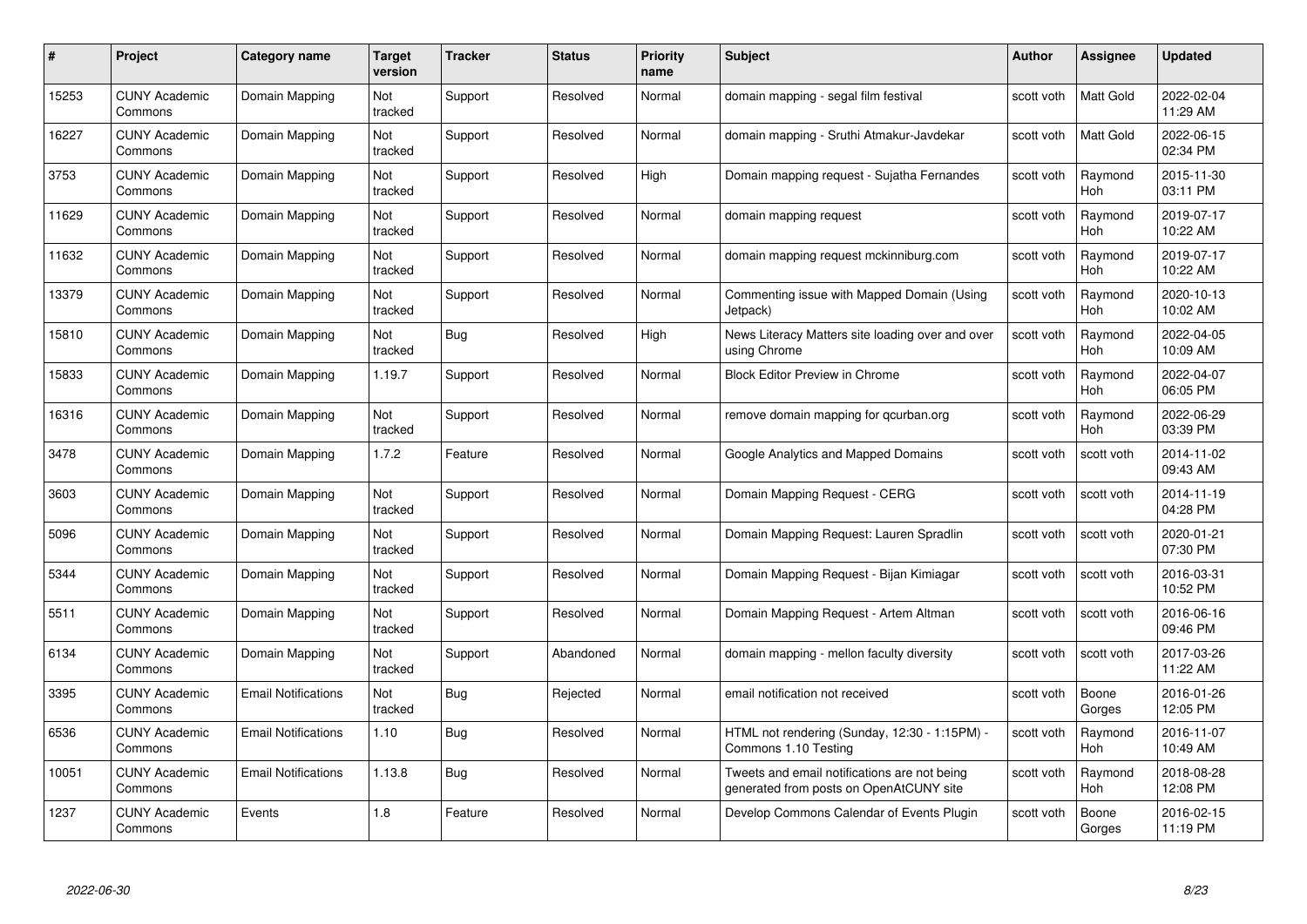| #     | Project                         | Category name      | <b>Target</b><br>version | <b>Tracker</b> | <b>Status</b> | <b>Priority</b><br>name | <b>Subject</b>                                                                     | <b>Author</b> | Assignee              | <b>Updated</b>         |
|-------|---------------------------------|--------------------|--------------------------|----------------|---------------|-------------------------|------------------------------------------------------------------------------------|---------------|-----------------------|------------------------|
| 6539  | <b>CUNY Academic</b><br>Commons | Events             | 1.10                     | <b>Bug</b>     | Resolved      | Normal                  | Event Room numbers don't seem to be persisted<br>Commons 1.10 testing              | scott voth    | Boone<br>Gorges       | 2016-10-31<br>04:23 PM |
| 11531 | <b>CUNY Academic</b><br>Commons | Events             | Future<br>release        | Feature        | New           | Normal                  | Main Events calendar should include non-public<br>events that user has access to   | scott voth    | Boone<br>Gorges       | 2019-06-11<br>10:00 AM |
| 4438  | <b>CUNY Academic</b><br>Commons | Events             | Future<br>release        | <b>Bug</b>     | Assigned      | Normal                  | Events Calendar - Export Recurring Events                                          | scott voth    | Daniel Jones          | 2016-05-23<br>04:25 PM |
| 4524  | <b>CUNY Academic</b><br>Commons | Events             | 1.9                      | Feature        | Resolved      | Normal                  | Create a iCal Feed for Events Calendar                                             | scott voth    | Raymond<br>Hoh        | 2015-11-09<br>12:55 PM |
| 12147 | <b>CUNY Academic</b><br>Commons | Events             |                          | Support        | Duplicate     | Normal                  | Changes to the Events Calendar "subscribe"<br>interface                            | scott voth    | Raymond<br><b>Hoh</b> | 2020-11-05<br>06:00 PM |
| 12154 | <b>CUNY Academic</b><br>Commons | Events             | 1.16.4                   | <b>Bug</b>     | Rejected      | Normal                  | personal events calendar                                                           | scott voth    | Raymond<br>Hoh        | 2020-01-14<br>12:57 PM |
| 3964  | <b>CUNY Academic</b><br>Commons | Group Announcments | 1.8.17                   | Bug            | Resolved      | Normal                  | "There was a problem" error when posting<br>Group Announcement                     | scott voth    | Boone<br>Gorges       | 2015-11-18<br>05:45 PM |
| 1173  | <b>CUNY Academic</b><br>Commons | Group Blogs        | 1.17.0                   | Support        | Resolved      | Normal                  | Avatars for group blogs should fall back on group<br>avatar, not admin user's      | scott voth    | Raymond<br><b>Hoh</b> | 2020-07-14<br>01:05 PM |
| 4455  | <b>CUNY Academic</b><br>Commons | <b>Group Files</b> | 1.8.8                    | Bug            | Resolved      | High                    | Group Files Download to zip Not working                                            | scott voth    | Boone<br>Gorges       | 2015-08-19<br>09:58 AM |
| 11754 | <b>CUNY Academic</b><br>Commons | <b>Group Files</b> | Not<br>tracked           | Support        | Resolved      | Normal                  | Group file folder delete                                                           | scott voth    | Boone<br>Gorges       | 2019-08-15<br>05:10 PM |
| 4407  | <b>CUNY Academic</b><br>Commons | Group Forums       |                          | Bug            | Resolved      | Normal                  | Disable Forum on Existing group is not working                                     | scott voth    | Boone<br>Gorges       | 2015-08-11<br>03:13 PM |
| 7894  | <b>CUNY Academic</b><br>Commons | Group Forums       |                          | <b>Bug</b>     | Duplicate     | Normal                  | Forum topics not showing former content                                            | scott voth    | Boone<br>Gorges       | 2017-04-02<br>06:30 PM |
| 6542  | <b>CUNY Academic</b><br>Commons | Group Forums       | 1.10                     | Bug            | Resolved      | Normal                  | Embedded image's caption is not rendering -<br>Commons 1.10 testing                | scott voth    | Raymond<br>Hoh        | 2016-11-01<br>10:59 AM |
| 14817 | <b>CUNY Academic</b><br>Commons | Group Forums       | 1.18.20                  | Feature        | Resolved      | Normal                  | Embed a Commons Group forum to a Site page                                         | scott voth    | Raymond<br>Hoh        | 2021-10-12<br>11:13 AM |
| 13410 | <b>CUNY Academic</b><br>Commons | Group Library      | 1.17.5                   | Support        | Resolved      | Normal                  | Group Library Add item with special characters in<br>title                         | scott voth    | Boone<br>Gorges       | 2020-10-01<br>12:40 PM |
| 13933 | <b>CUNY Academic</b><br>Commons | Group Library      | 1.18.4                   | <b>Bug</b>     | Resolved      | Normal                  | Group Library Paging Issue                                                         | scott voth    | Boone<br>Gorges       | 2021-02-09<br>11:05 AM |
| 14694 | <b>CUNY Academic</b><br>Commons | Groups (misc)      | 1.18.16                  | <b>Bug</b>     | Resolved      | Normal                  | Order by: Newly Created, Alphabetical, etc. Not<br>Working on Groups and Sites tab | scott voth    |                       | 2021-08-10<br>11:16 AM |
| 13499 | <b>CUNY Academic</b><br>Commons | Groups (misc)      | 1.17.7                   | Bug            | Resolved      | Normal                  | Student repeatedly loses membership to private<br>class group                      | scott voth    | Raymond<br>Hoh        | 2020-11-10<br>10:31 AM |
| 3931  | <b>CUNY Academic</b><br>Commons | Groups (misc)      | Not<br>tracked           | Support        | Resolved      | Normal                  | "WordPress Help" Avatar                                                            | scott voth    | scott voth            | 2015-03-19<br>09:41 PM |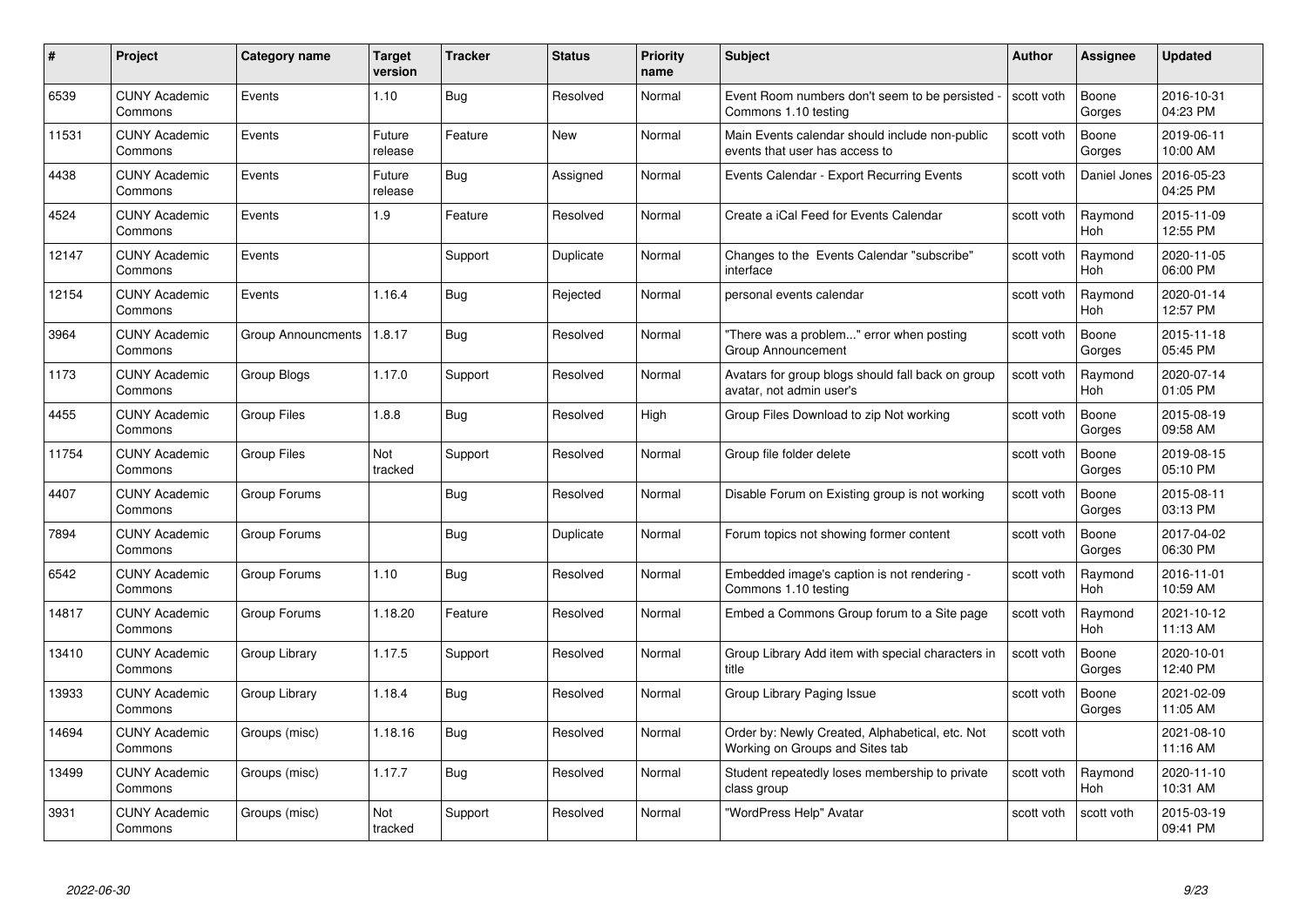| #     | Project                         | <b>Category name</b> | Target<br>version | <b>Tracker</b> | <b>Status</b> | <b>Priority</b><br>name | <b>Subject</b>                                                           | <b>Author</b> | <b>Assignee</b>    | <b>Updated</b>         |
|-------|---------------------------------|----------------------|-------------------|----------------|---------------|-------------------------|--------------------------------------------------------------------------|---------------|--------------------|------------------------|
| 12392 | <b>CUNY Academic</b><br>Commons | Help/Codex           | Not<br>tracked    | Documentation  | <b>New</b>    | Normal                  | Updates to Common Commons Questions on<br><b>Help Page</b>               | scott voth    | Margaret<br>Galvan | 2020-02-11<br>10:53 AM |
| 3081  | <b>CUNY Academic</b><br>Commons | Home Page            |                   | Support        | Resolved      | Normal                  | Lost Access to Create Hero Slides                                        | scott voth    |                    | 2014-02-27<br>08:06 PM |
| 3556  | <b>CUNY Academic</b><br>Commons | Home Page            |                   | Bug            | Resolved      | High                    | Lost Access to Create Hero Slides                                        | scott voth    |                    | 2014-10-15<br>08:38 PM |
| 4309  | <b>CUNY Academic</b><br>Commons | Home Page            | 1.8.5             | Feature        | Resolved      | Normal                  | Change Main Navigation Help Link to<br>http://codex.commons.gc.cuny.edu/ | scott voth    |                    | 2015-07-21<br>10:45 AM |
| 11530 | <b>CUNY Academic</b><br>Commons | Home Page            | Not<br>tracked    | <b>Bug</b>     | Resolved      | Normal                  | News Tab on homepage                                                     | scott voth    |                    | 2019-06-10<br>02:04 PM |
| 3335  | <b>CUNY Academic</b><br>Commons | Home Page            | Not<br>tracked    | Support        | Resolved      | Normal                  | Lost Access to Create Hero Slides                                        | scott voth    | Boone<br>Gorges    | 2014-07-22<br>10:07 PM |
| 15159 | <b>CUNY Academic</b><br>Commons | Home Page            | 1.19.1            | Bug            | Resolved      | Normal                  | My Sites - hyperlinks not working                                        | scott voth    | Boone<br>Gorges    | 2022-01-06<br>01:38 PM |
| 15788 | <b>CUNY Academic</b><br>Commons | Home Page            | 1.19.7            | Bug            | Resolved      | Normal                  | long site titles on home page                                            | scott voth    | Boone<br>Gorges    | 2022-04-12<br>11:31 AM |
| 3531  | <b>CUNY Academic</b><br>Commons | Home Page            | 1.7               | Feature        | Resolved      | Normal                  | Let Users Hover over Hero Slides to Stop<br>Animation                    | scott voth    | Daniel Jones       | 2014-10-13<br>05:43 PM |
| 15808 | <b>CUNY Academic</b><br>Commons | Home Page            | 1.19.7            | Bug            | Resolved      | Normal                  | Home Page "About" Dropdown                                               | scott voth    | Sara<br>Cannon     | 2022-04-12<br>11:31 AM |
| 3728  | CUNY Academic<br>Commons        | Homepage Slides      | Not<br>tracked    | Support        | Resolved      | Normal                  | Lost Access to Create Hero Slides                                        | scott voth    | Boone<br>Gorges    | 2014-12-28<br>02:18 PM |
| 5189  | <b>CUNY Academic</b><br>Commons | Homepage Slides      | Not<br>tracked    | Support        | Resolved      | Normal                  | Lost Access to Create Hero Slides                                        | scott voth    | Boone<br>Gorges    | 2016-02-01<br>10:45 AM |
| 8153  | <b>CUNY Academic</b><br>Commons | Homepage Slides      |                   | Bug            | Resolved      | Normal                  | <b>Hero Slide Permissions</b>                                            | scott voth    | Boone<br>Gorges    | 2017-05-17<br>08:29 PM |
| 4526  | <b>CUNY Academic</b><br>Commons | Homepage Slides      | 1.8.11            | <b>Bug</b>     | Resolved      | Normal                  | Mousing Over Hero Slide does not stop Animation                          | scott voth    | Daniel Jones       | 2015-09-18<br>03:53 PM |
| 11506 | <b>CUNY Academic</b><br>Commons | Homepage Slides      | 1.15.5            | Bug            | Resolved      | Normal                  | Home Page Slideshow - blank slide                                        | scott voth    | Raymond<br>Hoh     | 2019-07-09<br>02:33 PM |
| 3703  | <b>CUNY Academic</b><br>Commons | Homepage Slides      |                   | Bug            | Rejected      | Normal                  | Delay in Loading Hero Slide Images                                       | scott voth    | scott voth         | 2014-12-11<br>08:42 PM |
| 4365  | <b>CUNY Academic</b><br>Commons | Homepage Slides      | Not<br>tracked    | Support        | Resolved      | Normal                  | Lost Access to Create Hero Slides                                        | scott voth    | scott voth         | 2016-03-09<br>06:18 PM |
| 4842  | <b>CUNY Academic</b><br>Commons | Homepage Slides      |                   | Support        | Resolved      | Normal                  | Lost Access to Create Hero Slides                                        | scott voth    | scott voth         | 2015-10-31<br>03:17 PM |
| 6512  | CUNY Academic<br>Commons        | Homepage Slides      | Not<br>tracked    | Support        | Resolved      | Normal                  | Lost permissions to Create Hero slides                                   | scott voth    | scott voth         | 2016-10-27<br>11:00 PM |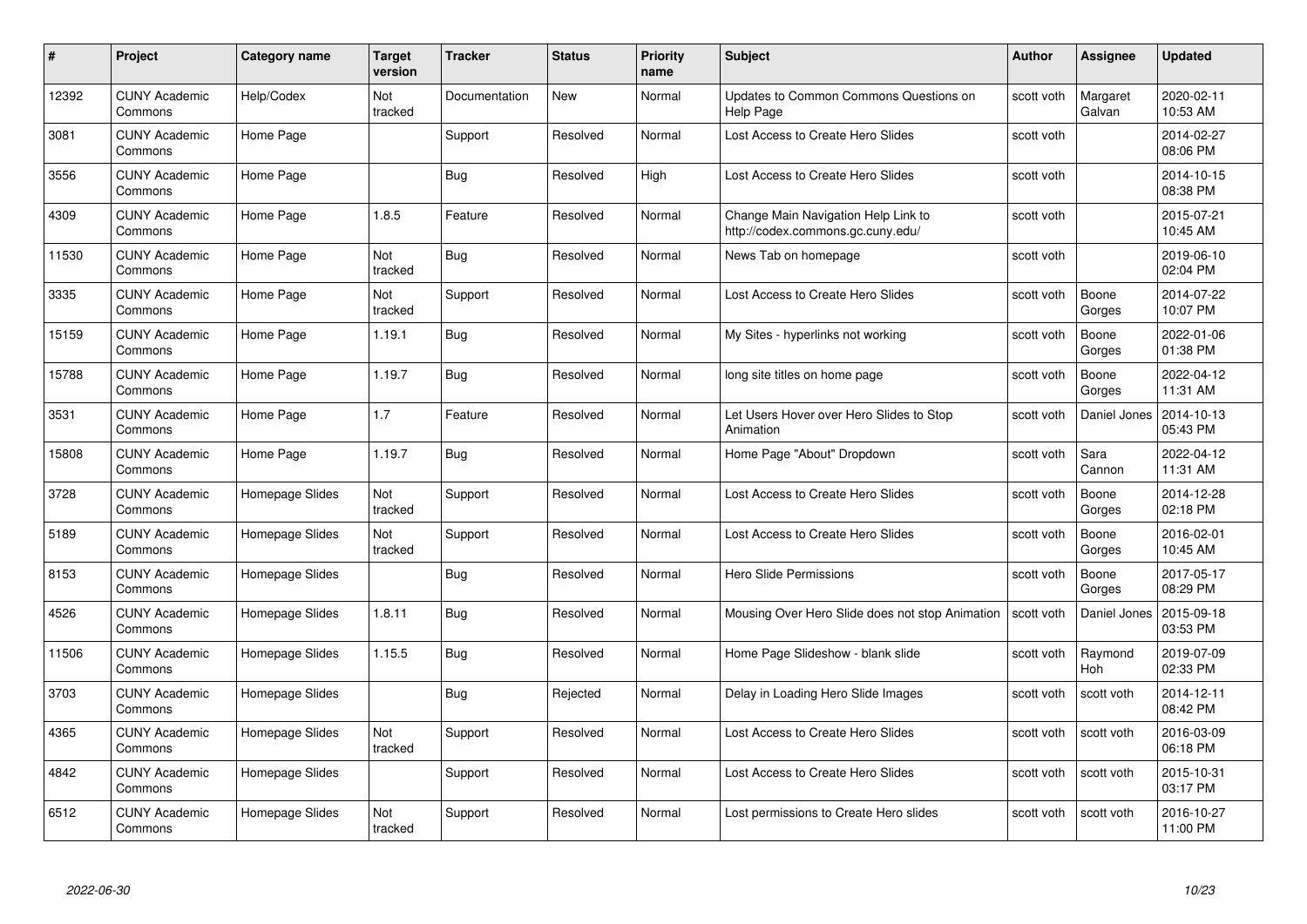| #     | Project                         | Category name                         | Target<br>version | <b>Tracker</b> | <b>Status</b> | <b>Priority</b><br>name | <b>Subject</b>                                                    | <b>Author</b> | <b>Assignee</b>       | <b>Updated</b>         |
|-------|---------------------------------|---------------------------------------|-------------------|----------------|---------------|-------------------------|-------------------------------------------------------------------|---------------|-----------------------|------------------------|
| 6515  | <b>CUNY Academic</b><br>Commons | Homepage Slides                       |                   | Bug            | Resolved      | Normal                  | Gallery Posts (i.e. Hero slides) are Not Working                  | scott voth    | scott voth            | 2019-09-23<br>03:01 PM |
| 8589  | <b>CUNY Academic</b><br>Commons | Homepage Slides                       | Not<br>tracked    | Support        | Resolved      | Normal                  | lost privileges to create hero slide                              | scott voth    | scott voth            | 2017-08-28<br>03:16 PM |
| 9837  | <b>CUNY Academic</b><br>Commons | Homepage Slides                       | Not<br>tracked    | Support        | Resolved      | Normal                  | Lost access to create hero slides                                 | scott voth    | scott voth            | 2018-05-25<br>10:57 AM |
| 12842 | <b>CUNY Academic</b><br>Commons | Homepage Slides                       | Not<br>tracked    | Support        | Resolved      | Normal                  | Lost Permissions to add Hero Slides                               | scott voth    | scott voth            | 2020-05-21<br>01:11 PM |
| 11671 | <b>CUNY Academic</b><br>Commons | Information<br>Architecture           |                   | Design/UX      | Resolved      | Normal                  | Commons Home Page Access                                          | scott voth    | Chris Stein           | 2019-07-30<br>04:39 PM |
| 11591 | <b>CUNY Academic</b><br>Commons | <b>Internal Tools and</b><br>Workflow | Not<br>tracked    | Support        | Resolved      | Normal                  | Get Licence for Camtasia                                          | scott voth    | <b>Matt Gold</b>      | 2019-07-16<br>11:27 AM |
| 5846  | <b>CUNY Academic</b><br>Commons | Membership                            |                   | Support        | Resolved      | Normal                  | Add Undergraduate Member to the Commons                           | scott voth    | Matt Gold             | 2016-07-27<br>08:28 AM |
| 6181  | <b>CUNY Academic</b><br>Commons | Membership                            |                   | Support        | Resolved      | Normal                  | Membership Request - Hunter Alum                                  | scott voth    | Matt Gold             | 2016-10-10<br>06:43 PM |
| 3523  | <b>CUNY Academic</b><br>Commons | My Commons                            | 1.8               | <b>Bug</b>     | Resolved      | Normal                  | 1.7 Testing - "Reply" and Post Button                             | scott voth    | Boone<br>Gorges       | 2015-04-09<br>05:19 PM |
| 3522  | <b>CUNY Academic</b><br>Commons | My Commons                            | 1.7               | <b>Bug</b>     | Resolved      | Normal                  | 1.7 Testing - Delete button not working on My<br>Commons          | scott voth    | Raymond<br><b>Hoh</b> | 2014-10-08<br>03:13 PM |
| 4535  | <b>CUNY Academic</b><br>Commons | My Commons                            | Future<br>release | <b>Bug</b>     | New           | Low                     | My Commons filter issue                                           | scott voth    | Raymond<br><b>Hoh</b> | 2015-09-01<br>11:17 AM |
| 10170 | <b>CUNY Academic</b><br>Commons | Non-CUNY sign up<br>codes             | Not<br>tracked    | Support        | Resolved      | Normal                  | Non CUNY Membership request                                       | scott voth    | Matt Gold             | 2018-08-17<br>02:28 PM |
| 11500 | <b>CUNY Academic</b><br>Commons | Onboarding                            | 1.15.4            | Support        | Resolved      | Normal                  | Fix Outdated content and links on intro page                      | scott voth    | Raymond<br>Hoh        | 2019-06-25<br>04:22 PM |
| 11985 | <b>CUNY Academic</b><br>Commons | Onboarding                            | 1.15.12           | Support        | Resolved      | Normal                  | Add "Take the Tour" link to Intro page                            | scott voth    | Raymond<br><b>Hoh</b> | 2019-10-22<br>11:54 AM |
| 10000 | <b>CUNY Academic</b><br>Commons | Performance                           | Not<br>tracked    | Bug            | Resolved      | Normal                  | Pages display correctly but cannot edit them                      | scott voth    | Boone<br>Gorges       | 2018-07-13<br>12:31 PM |
| 13892 | <b>CUNY Academic</b><br>Commons | Performance                           |                   | <b>Bug</b>     | Rejected      | Normal                  | <b>Sluggish Response Times</b>                                    | scott voth    | Boone<br>Gorges       | 2021-01-28<br>08:45 PM |
| 4373  | <b>CUNY Academic</b><br>Commons | <b>Public Portfolio</b>               | Not<br>tracked    | Support        | Resolved      | Normal                  | Delete Old "Title" section from Member's public<br>portfolio page | scott voth    | Boone<br>Gorges       | 2015-08-04<br>09:01 PM |
| 11496 | <b>CUNY Academic</b><br>Commons | <b>Public Portfolio</b>               | 1.15.2            | Support        | New           | Normal                  | Replace Twitter Icon on Member Portfolio page                     | scott voth    | Boone<br>Gorges       | 2019-06-06<br>01:03 PM |
| 13493 | CUNY Academic<br>Commons        | <b>Public Portfolio</b>               | 1.17.6            | <b>Bug</b>     | Resolved      | Normal                  | Member Profiles - Free Entry Widget Displays<br>URL encoded text  | scott voth    | Boone<br>Gorges       | 2020-10-27<br>11:00 AM |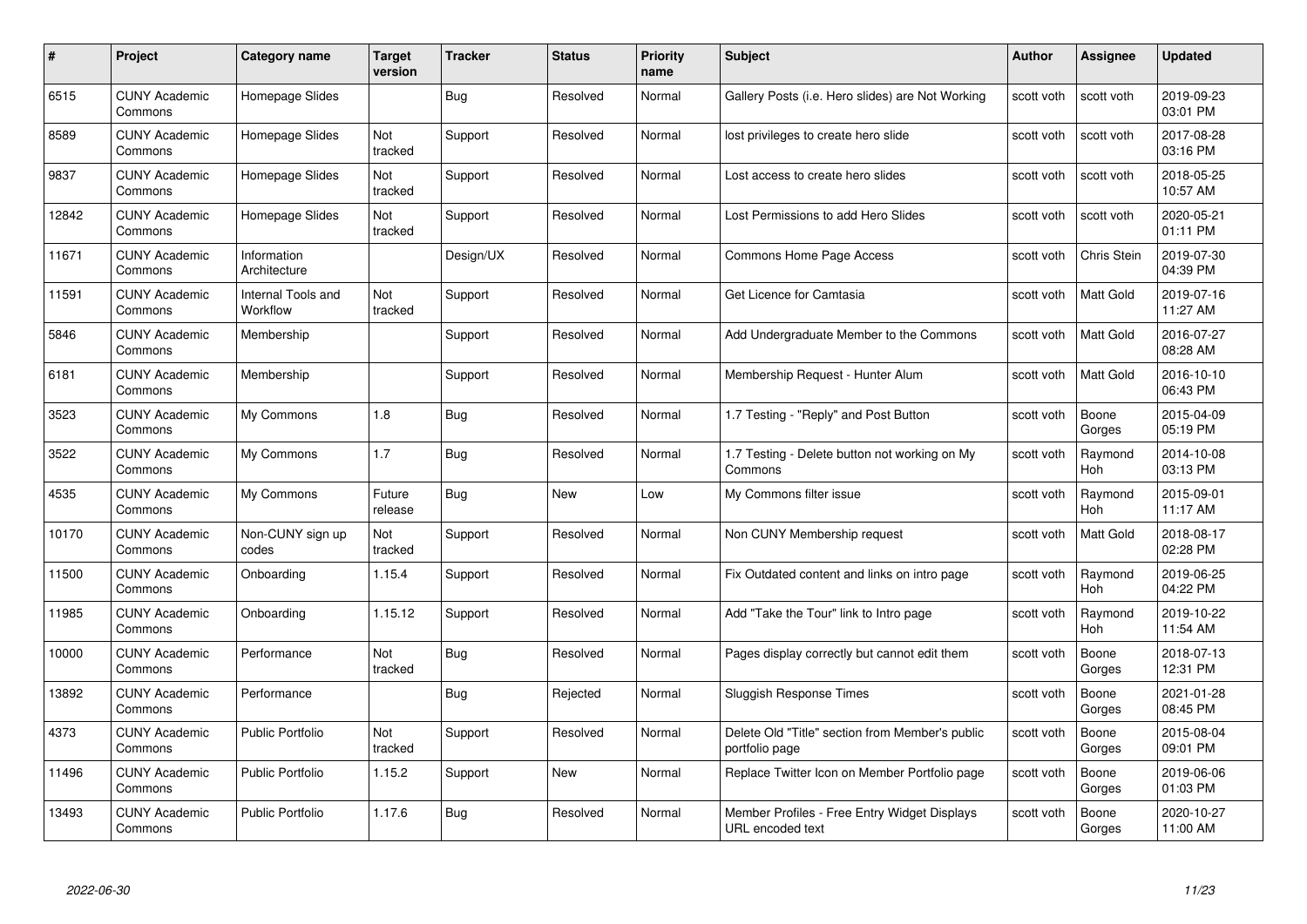| #     | Project                         | <b>Category name</b>    | Target<br>version | <b>Tracker</b> | <b>Status</b> | <b>Priority</b><br>name | <b>Subject</b>                                                                    | Author     | Assignee        | <b>Updated</b>         |
|-------|---------------------------------|-------------------------|-------------------|----------------|---------------|-------------------------|-----------------------------------------------------------------------------------|------------|-----------------|------------------------|
| 13494 | <b>CUNY Academic</b><br>Commons | Public Portfolio        | 1.17.6            | <b>Bug</b>     | Resolved      | Normal                  | Brief Descriptor and About You Profile Fields do<br>not display on mobile devices | scott voth | Boone<br>Gorges | 2020-10-27<br>11:00 AM |
| 13604 | <b>CUNY Academic</b><br>Commons | <b>Public Portfolio</b> | 2.0.0             | Support        | Resolved      | Normal                  | Public Profile on Mobile Format                                                   | scott voth | Boone<br>Gorges | 2022-05-26<br>11:36 AM |
| 5827  | <b>CUNY Academic</b><br>Commons | <b>Public Portfolio</b> | Future<br>release | <b>Bug</b>     | Assigned      | Normal                  | Academic Interests square bracket links not<br>workina                            | scott voth | Chris Stein     | 2016-08-11<br>11:59 PM |
| 10354 | <b>CUNY Academic</b><br>Commons | Public Portfolio        | Future<br>release | Feature        | <b>New</b>    | Normal                  | Opt out of Having a Profile Page                                                  | scott voth | Chris Stein     | 2020-05-12<br>10:43 AM |
| 12247 | <b>CUNY Academic</b><br>Commons | Publicity               | Not<br>tracked    | Support        | <b>New</b>    | Normal                  | Screenshot of First Commons Homepage                                              | scott voth | scott voth      | 2020-01-14<br>12:08 PM |
| 1936  | <b>CUNY Academic</b><br>Commons | Redmine                 | Not<br>tracked    | <b>Bug</b>     | Resolved      | Normal                  | Redmine email notifications                                                       | scott voth |                 | 2012-06-15<br>11:59 AM |
| 6111  | <b>CUNY Academic</b><br>Commons | Registration            |                   | Support        | Resolved      | Normal                  | Manually Activate Member Account - Sunjum<br>Hussain                              | scott voth |                 | 2016-10-11<br>08:21 PM |
| 7625  | <b>CUNY Academic</b><br>Commons | Registration            | Not<br>tracked    | <b>Bug</b>     | Resolved      | Normal                  | User unable to register - gets "Forbidden"<br>message                             | scott voth |                 | 2017-11-15<br>01:44 PM |
| 11860 | <b>CUNY Academic</b><br>Commons | Registration            | Future<br>release | Feature        | New           | Normal                  | Ensure Students Are Aware They Can Use<br>Aliases At Registration                 | scott voth |                 | 2019-09-24<br>08:46 AM |
| 4445  | <b>CUNY Academic</b><br>Commons | Registration            | Not<br>tracked    | Bug            | Resolved      | Normal                  | user alisonorlando is trying to register - no email<br>received                   | scott voth | Boone<br>Gorges | 2015-08-20<br>12:35 PM |
| 4107  | <b>CUNY Academic</b><br>Commons | Server                  | Not<br>tracked    | Bug            | Resolved      | Normal                  | Slow Response Time and "Error establishing a<br>database connection"              | scott voth |                 | 2015-06-11<br>09:33 AM |
| 4424  | <b>CUNY Academic</b><br>Commons | Server                  |                   | Bug            | Rejected      | Normal                  | Slow Response Time                                                                | scott voth |                 | 2015-08-12<br>09:46 AM |
| 4685  | <b>CUNY Academic</b><br>Commons | Server                  | Not<br>tracked    | Bug            | Resolved      | Immediate               | Response Time Poor - Unable to connect to<br>database                             | scott voth |                 | 2015-09-28<br>09:16 PM |
| 4766  | <b>CUNY Academic</b><br>Commons | Server                  |                   | <b>Bug</b>     | Resolved      | High                    | Sites Not Responding - Commons and CBOX                                           | scott voth |                 | 2015-10-13<br>01:05 PM |
| 5032  | <b>CUNY Academic</b><br>Commons | Server                  |                   | Support        | Resolved      | Normal                  | Error establishing a database connection                                          | scott voth |                 | 2015-12-14<br>08:46 PM |
| 5271  | <b>CUNY Academic</b><br>Commons | Server                  |                   | Support        | Resolved      | High                    | CBOX and Commons sites down?                                                      | scott voth |                 | 2016-02-28<br>12:30 PM |
| 5295  | <b>CUNY Academic</b><br>Commons | Server                  | Not<br>tracked    | <b>Bug</b>     | Resolved      | Normal                  | Lousy Response Time and sporadic timeouts                                         | scott voth |                 | 2016-03-15<br>10:03 AM |
| 5747  | <b>CUNY Academic</b><br>Commons | Server                  |                   | Bug            | Resolved      | Urgent                  | Commons Site seems to be down                                                     | scott voth |                 | 2016-06-27<br>09:16 PM |
| 10679 | CUNY Academic<br>Commons        | Server                  |                   | Bug            | Rejected      | Normal                  | Site response time                                                                | scott voth |                 | 2018-11-08<br>05:43 PM |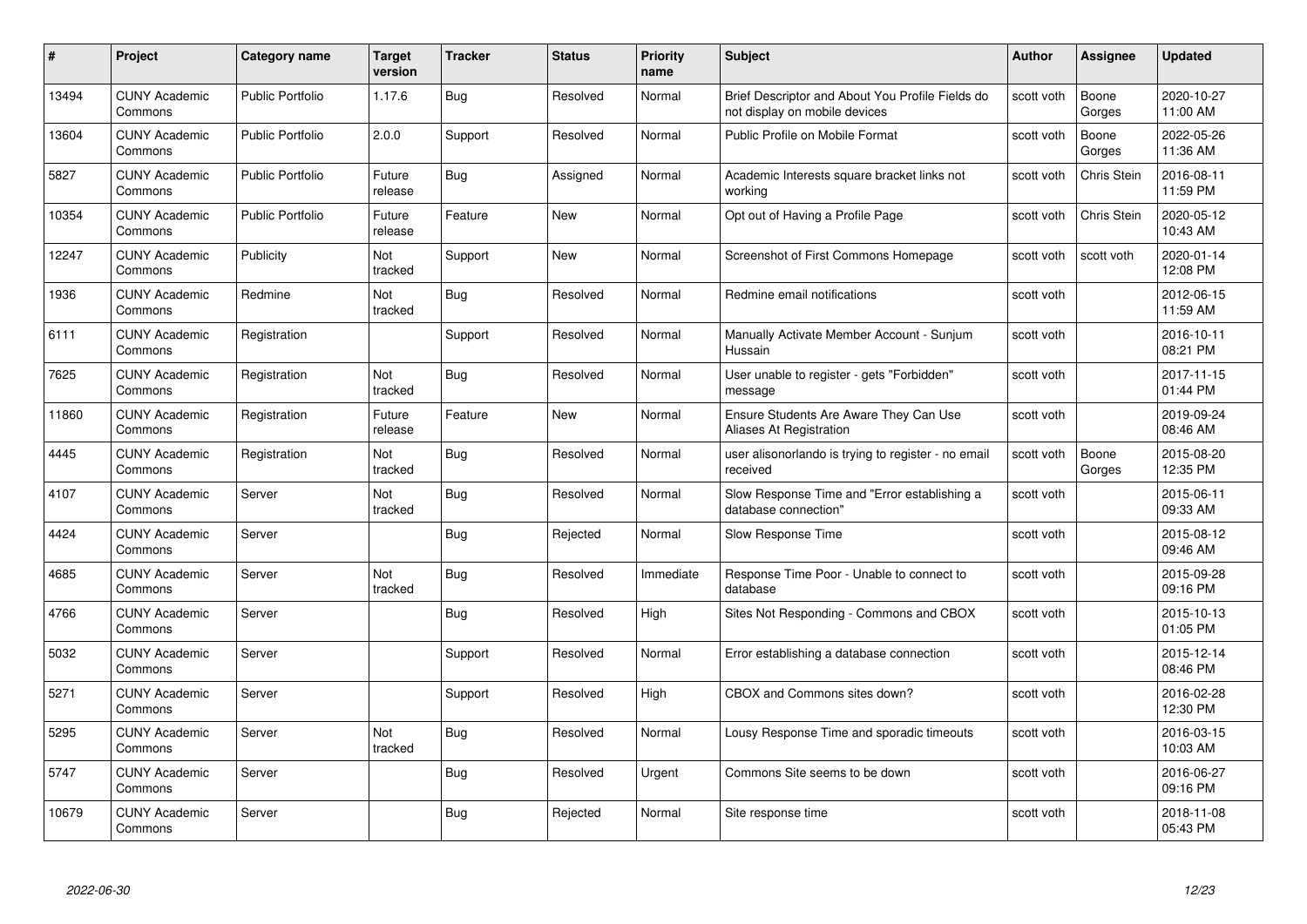| #     | Project                         | <b>Category name</b>     | <b>Target</b><br>version | <b>Tracker</b> | <b>Status</b> | <b>Priority</b><br>name | <b>Subject</b>                                                                              | <b>Author</b> | <b>Assignee</b>    | <b>Updated</b>         |
|-------|---------------------------------|--------------------------|--------------------------|----------------|---------------|-------------------------|---------------------------------------------------------------------------------------------|---------------|--------------------|------------------------|
| 5089  | <b>CUNY Academic</b><br>Commons | Server                   | 1.9.4                    | Support        | Resolved      | Urgent                  | response time sluggish                                                                      | scott voth    | Boone<br>Gorges    | 2016-01-11<br>10:16 PM |
| 8325  | <b>CUNY Academic</b><br>Commons | Server                   | Not<br>tracked           | Support        | Resolved      | Normal                  | intermittent server issues                                                                  | scott voth    | Boone<br>Gorges    | 2017-07-01<br>10:57 AM |
| 14986 | <b>CUNY Academic</b><br>Commons | Server                   | Not<br>tracked           | Bug            | Resolved      | High                    | Commons Site Down?                                                                          | scott voth    | Boone<br>Gorges    | 2021-11-23<br>04:21 PM |
| 3528  | <b>CUNY Academic</b><br>Commons | Server                   | Not<br>tracked           | <b>Bug</b>     | Resolved      | High                    | Slow Response Time                                                                          | scott voth    | Matt Gold          | 2016-01-26<br>05:11 PM |
| 3551  | <b>CUNY Academic</b><br>Commons | Server                   | Not<br>tracked           | Bug            | Resolved      | Normal                  | Slow Response Time                                                                          | scott voth    | <b>Matt Gold</b>   | 2014-11-11<br>02:31 PM |
| 3713  | <b>CUNY Academic</b><br>Commons | Server                   |                          | Support        | Resolved      | Normal                  | Slow Response Time                                                                          | scott voth    | Matt Gold          | 2014-12-13<br>04:25 PM |
| 5270  | <b>CUNY Academic</b><br>Commons | Server                   |                          | Support        | Rejected      | Normal                  | Slow Response Time                                                                          | scott voth    | Matt Gold          | 2016-02-27<br>08:34 PM |
| 13492 | <b>CUNY Academic</b><br>Commons | Shortcodes and<br>embeds | 1.17.6                   | Support        | Resolved      | Normal                  | customized handler for quizlet embeds                                                       | scott voth    | Boone<br>Gorges    | 2020-10-27<br>11:00 AM |
| 15267 | <b>CUNY Academic</b><br>Commons | Shortcodes and<br>embeds | 1.19.4                   | Feature        | Resolved      | Normal                  | Embed a Microsoft Form                                                                      | scott voth    | Boone<br>Gorges    | 2022-02-22<br>11:01 AM |
| 13060 | <b>CUNY Academic</b><br>Commons | Site cloning             | 1.17.3                   | Bug            | Rejected      | Normal                  | Commons 1.17 clone issue                                                                    | scott voth    | Jeremy Felt        | 2020-09-01<br>03:10 PM |
| 13088 | <b>CUNY Academic</b><br>Commons | Site cloning             | 1.17.0                   | Bug            | Rejected      | Normal                  | Commons 1.17 creating group + site                                                          | scott voth    | Jeremy Felt        | 2020-07-27<br>01:56 PM |
| 14250 | <b>CUNY Academic</b><br>Commons | Support                  | Not<br>tracked           | Support        | Resolved      | Normal                  | migrate new site to old url                                                                 | scott voth    |                    | 2021-04-13<br>07:41 PM |
| 14697 | <b>CUNY Academic</b><br>Commons | Support                  | 1.18.16                  | Support        | Resolved      | Normal                  | Neatline map embed                                                                          | scott voth    | Boone<br>Gorges    | 2021-08-10<br>11:16 AM |
| 15160 | <b>CUNY Academic</b><br>Commons | Teaching                 | 1.19.1                   | Support        | Resolved      | Normal                  | OER Checkbox question                                                                       | scott voth    | Boone<br>Gorges    | 2022-01-11<br>04:41 PM |
| 3348  | <b>CUNY Academic</b><br>Commons | Toolbar                  | 1.6.11                   | <b>Bug</b>     | Resolved      | Normal                  | "Publications on the Commons" option missing on<br>"About" link accessed from the Admin Bar | scott voth    | Boone<br>Gorges    | 2014-08-01<br>08:55 AM |
| 11529 | <b>CUNY Academic</b><br>Commons | Twitter page             | 1.15.3                   | <b>Bug</b>     | Resolved      | Normal                  | Twitter sub-menu option showing a lot of blank<br>results                                   | scott voth    | Boone<br>Gorges    | 2019-06-10<br>01:04 PM |
| 5829  | <b>CUNY Academic</b><br>Commons | Upgrades                 | Not<br>tracked           | <b>Bug</b>     | Resolved      | Normal                  | New Server - Creating a Group - Sometimes get<br>502 error                                  | scott voth    |                    | 2016-08-01<br>11:58 PM |
| 5828  | <b>CUNY Academic</b><br>Commons | Upgrades                 | 1.9.22                   | <b>Bug</b>     | Resolved      | High                    | New Server - File Uploads                                                                   | scott voth    | Boone<br>Gorges    | 2016-08-02<br>12:00 AM |
| 7955  | <b>CUNY Academic</b><br>Commons | User Experience          |                          | Design/UX      | Rejected      | Normal                  | Groups and Sites tabs                                                                       | scott voth    | <b>Chris Stein</b> | 2017-10-11<br>11:31 AM |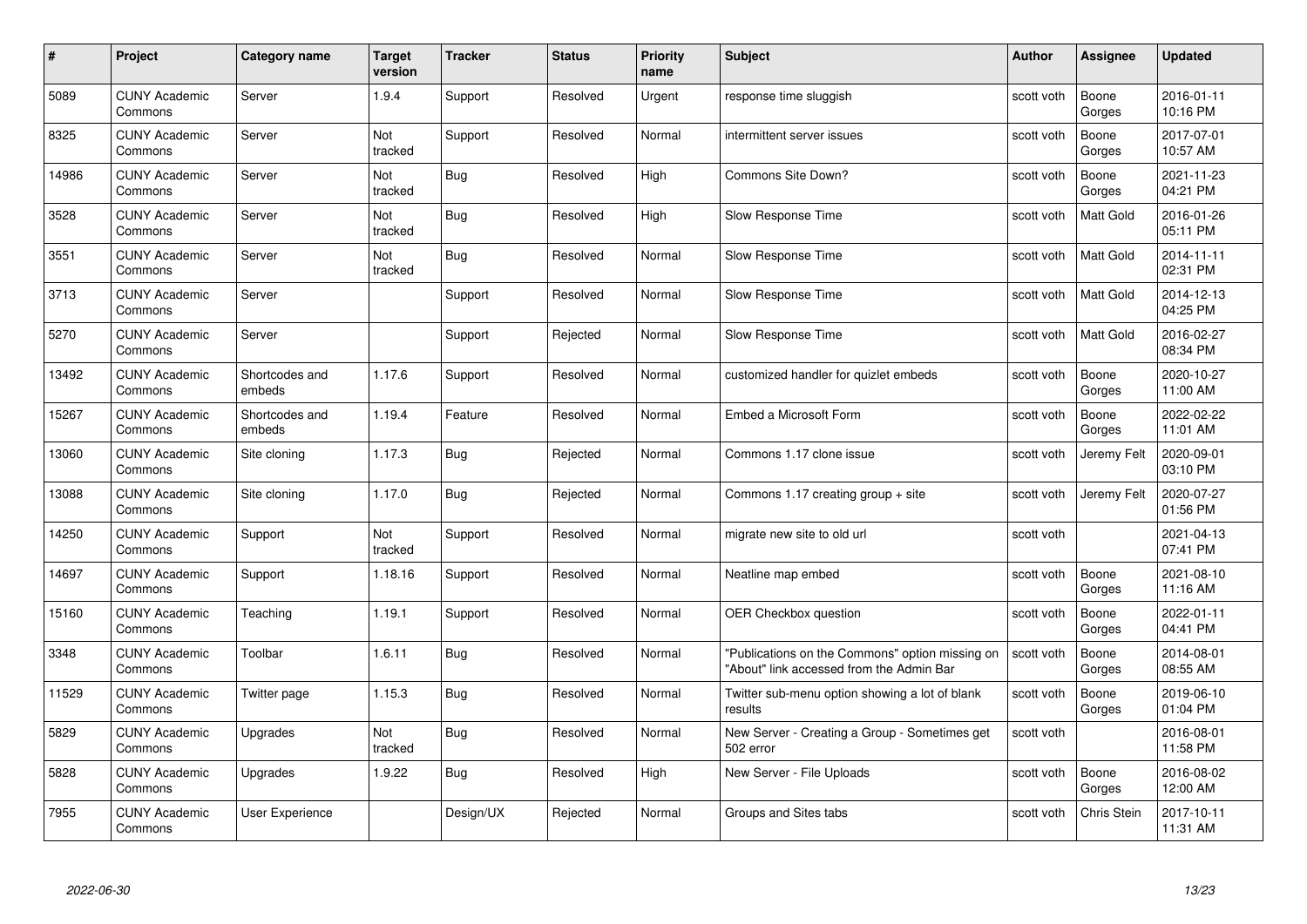| #     | Project                         | <b>Category name</b> | <b>Target</b><br>version | <b>Tracker</b> | <b>Status</b>        | <b>Priority</b><br>name | <b>Subject</b>                                                          | <b>Author</b> | <b>Assignee</b>   | <b>Updated</b>         |
|-------|---------------------------------|----------------------|--------------------------|----------------|----------------------|-------------------------|-------------------------------------------------------------------------|---------------|-------------------|------------------------|
| 7722  | <b>CUNY Academic</b><br>Commons | User Experience      | <b>Not</b><br>tracked    | Design/UX      | Abandoned            | Normal                  | Password Reset Issues                                                   | scott voth    | scott voth        | 2017-12-04<br>10:16 AM |
| 3098  | <b>CUNY Academic</b><br>Commons | <b>UserVoice</b>     | Not<br>tracked           | Support        | Rejected             | Normal                  | <b>Access to UserVoice</b>                                              | scott voth    | Matt Gold         | 2016-01-26<br>11:36 AM |
| 3026  | <b>CUNY Academic</b><br>Commons | <b>UserVoice</b>     | Not<br>tracked           | Feature        | Rejected             | Normal                  | User Voice Upgrade                                                      | scott voth    | scott voth        | 2016-01-26<br>11:26 AM |
| 273   | <b>CUNY Academic</b><br>Commons | Wiki                 |                          | Feature        | Deferred             | Normal                  | Install Collection extension for MW                                     | scott voth    |                   | 2015-04-01<br>09:26 PM |
| 294   | <b>CUNY Academic</b><br>Commons | Wiki                 | 1.0.2                    | <b>Bug</b>     | Resolved             | Normal                  | TagAsCategory extension on the Wiki                                     | scott voth    | Boone<br>Gorges   | 2010-09-02<br>10:53 AM |
| 299   | <b>CUNY Academic</b><br>Commons | Wiki                 | 1.0.2                    | <b>Bug</b>     | Resolved             | Normal                  | Wiki Sidebar Search Option                                              | scott voth    | Boone<br>Gorges   | 2010-09-02<br>10:46 AM |
| 437   | <b>CUNY Academic</b><br>Commons | Wiki                 | Not<br>tracked           | <b>Bug</b>     | Resolved             | High                    | Wiki not displaying images in newer pages                               | scott voth    | Boone<br>Gorges   | 2010-12-07<br>08:39 AM |
| 438   | <b>CUNY Academic</b><br>Commons | Wiki                 | Not<br>tracked           | <b>Bug</b>     | Resolved             | High                    | lost write privileges on wiki image folder                              | scott voth    | Boone<br>Gorges   | 2010-12-07<br>10:26 AM |
| 460   | <b>CUNY Academic</b><br>Commons | Wiki                 | Not<br>tracked           | <b>Bug</b>     | Resolved             | Normal                  | Older Images not showing up on Wiki after release   scott voth<br>1.1.1 |               | Boone<br>Gorges   | 2010-12-21<br>04:46 PM |
| 1379  | <b>CUNY Academic</b><br>Commons | Wiki                 | 1.3                      | <b>Bug</b>     | Resolved             | Normal                  | Help Link in the Admin Bar points to old Help<br>Page                   | scott voth    | Boone<br>Gorges   | 2011-12-09<br>09:08 AM |
| 1465  | <b>CUNY Academic</b><br>Commons | Wiki                 | 1.3.4                    | Bug            | Resolved             | Normal                  | TagAsCategory Extension & Wiki Inc Plugin                               | scott voth    | Boone<br>Gorges   | 2012-01-10<br>08:46 PM |
| 2056  | <b>CUNY Academic</b><br>Commons | Wiki                 |                          | <b>Bug</b>     | Rejected             | Normal                  | MediaWiki - Embedding Video Functionality<br>Seems Broken               | scott voth    | Boone<br>Gorges   | 2016-05-31<br>12:16 PM |
| 367   | <b>CUNY Academic</b><br>Commons | Wiki                 |                          | Feature        | Rejected             | Low                     | Wiki Search                                                             | scott voth    | Dominic<br>Giglio | 2016-05-31<br>12:16 PM |
| 8602  | <b>CUNY Academic</b><br>Commons | WordPress - Media    |                          | Support        | Duplicate            | Normal                  | Member not able to access Media tab on site                             | scott voth    | Boone<br>Gorges   | 2017-08-29<br>11:54 AM |
| 11386 | <b>CUNY Academic</b><br>Commons | WordPress - Media    | Not<br>tracked           | Support        | Reporter<br>Feedback | Normal                  | disappearing images                                                     | scott voth    | Boone<br>Gorges   | 2019-05-14<br>10:32 AM |
| 12853 | <b>CUNY Academic</b><br>Commons | WordPress - Media    |                          | <b>Bug</b>     | Resolved             | Normal                  | Download All Media throws error                                         | scott voth    | Boone<br>Gorges   | 2020-05-29<br>09:26 AM |
| 15687 | <b>CUNY Academic</b><br>Commons | WordPress - Media    | 1.19.7                   | Feature        | Resolved             | Normal                  | <b>Embed Microsoft Sway Content</b>                                     | scott voth    | Boone<br>Gorges   | 2022-04-12<br>11:31 AM |
| 371   | <b>CUNY Academic</b><br>Commons | WordPress (misc)     | $1.1$                    | Feature        | Resolved             | Normal                  | Google Maps Embed - WordPress Plug-in<br>Request                        | scott voth    |                   | 2010-11-16<br>05:17 PM |
| 1310  | <b>CUNY Academic</b><br>Commons | WordPress (misc)     | 1.3                      | Feature        | Resolved             | Low                     | Zotpress                                                                | scott voth    |                   | 2011-12-08<br>07:08 PM |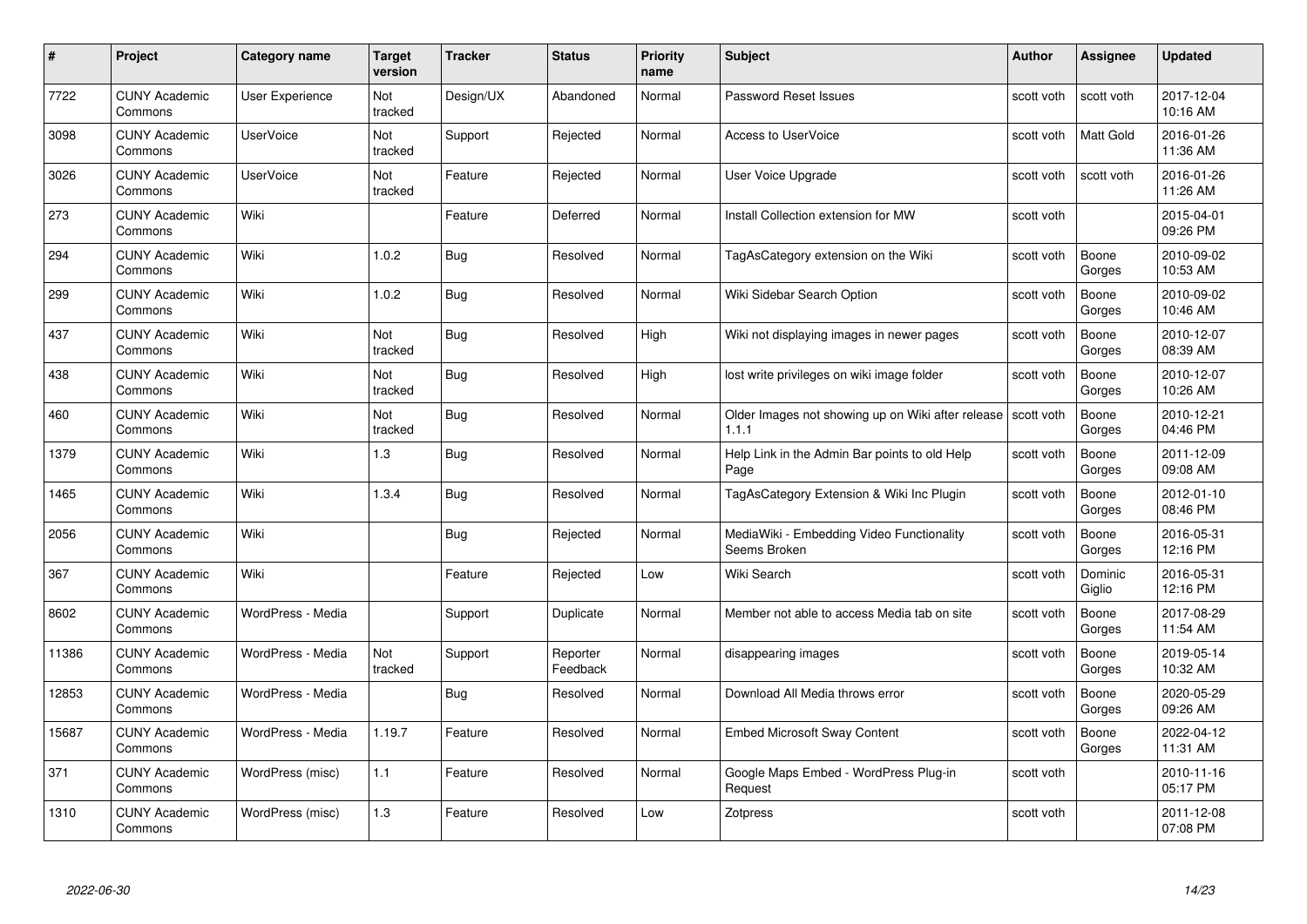| #     | Project                         | Category name    | <b>Target</b><br>version | <b>Tracker</b> | <b>Status</b> | <b>Priority</b><br>name | <b>Subject</b>                                                                | <b>Author</b> | <b>Assignee</b> | <b>Updated</b>         |
|-------|---------------------------------|------------------|--------------------------|----------------|---------------|-------------------------|-------------------------------------------------------------------------------|---------------|-----------------|------------------------|
| 2525  | <b>CUNY Academic</b><br>Commons | WordPress (misc) | 1.4.25                   | Bug            | Resolved      | Normal                  | Twitter Widget Pro Plugin                                                     | scott voth    |                 | 2013-04-21<br>07:34 PM |
| 2946  | <b>CUNY Academic</b><br>Commons | WordPress (misc) |                          | Support        | Resolved      | Normal                  | Help Delete WP site with broken link                                          | scott voth    |                 | 2014-02-08<br>09:53 AM |
| 8683  | <b>CUNY Academic</b><br>Commons | WordPress (misc) | 1.11.12                  | Support        | Resolved      | Normal                  | site banner getting overlaid by black WordPress<br>nav bar                    | scott voth    |                 | 2017-09-11<br>09:32 PM |
| 9675  | <b>CUNY Academic</b><br>Commons | WordPress (misc) |                          | Support        | Resolved      | Normal                  | Upload html file to new labor forum site                                      | scott voth    |                 | 2018-04-30<br>09:15 PM |
| 10071 | <b>CUNY Academic</b><br>Commons | WordPress (misc) | Not<br>tracked           | Bug            | Resolved      | Normal                  | News Site not displaying                                                      | scott voth    |                 | 2018-07-30<br>01:19 PM |
| 10171 | <b>CUNY Academic</b><br>Commons | WordPress (misc) | Not<br>tracked           | Support        | Resolved      | Normal                  | <b>Migration Question</b>                                                     | scott voth    |                 | 2018-09-12<br>01:48 PM |
| 15204 | <b>CUNY Academic</b><br>Commons | WordPress (misc) |                          | Support        | Resolved      | Normal                  | PDF export replaces Polish letter "I" with "?"                                | scott voth    |                 | 2022-01-19<br>04:35 PM |
| 447   | <b>CUNY Academic</b><br>Commons | WordPress (misc) | 1.1.4                    | Bug            | Resolved      | Normal                  | Widgetize Google Gadjets plugin                                               | scott voth    | Boone<br>Gorges | 2010-12-18<br>12:24 PM |
| 448   | <b>CUNY Academic</b><br>Commons | WordPress (misc) | 1.1.4                    | Bug            | Resolved      | Normal                  | Media Element HTML5 Player Plugin                                             | scott voth    | Boone<br>Gorges | 2010-12-18<br>11:16 AM |
| 461   | <b>CUNY Academic</b><br>Commons | WordPress (misc) | 1.1.3                    | Bug            | Resolved      | Normal                  | Atahualpa 3.3.3 - does it need to be upgraded for<br>WP 3?                    | scott voth    | Boone<br>Gorges | 2010-12-13<br>09:15 PM |
| 535   | <b>CUNY Academic</b><br>Commons | WordPress (misc) | 1.1.10                   | Bug            | Resolved      | Low                     | Unable to Activate "Apture" Plugin on new blog                                | scott voth    | Boone<br>Gorges | 2011-03-08<br>08:45 PM |
| 569   | <b>CUNY Academic</b><br>Commons | WordPress (misc) | 1.1.10                   | Bug            | Resolved      | Normal                  | Issue found switching between Green Park, Woo<br>Canvas Theme, and back again | scott voth    | Boone<br>Gorges | 2011-02-08<br>05:35 PM |
| 587   | <b>CUNY Academic</b><br>Commons | WordPress (misc) | 1.1.10                   | Feature        | Resolved      | Normal                  | Zotero Plugin - ZotPress                                                      | scott voth    | Boone<br>Gorges | 2011-02-21<br>05:44 PM |
| 1155  | <b>CUNY Academic</b><br>Commons | WordPress (misc) | 1.2.5                    | Feature        | Resolved      | Normal                  | Add Fancybox WordPress plugin                                                 | scott voth    | Boone<br>Gorges | 2011-09-12<br>05:48 PM |
| 1222  | <b>CUNY Academic</b><br>Commons | WordPress (misc) | 1.5                      | Feature        | Resolved      | Normal                  | <b>Evaluate Premium Themes for "The Commons</b><br>Classified"                | scott voth    | Boone<br>Gorges | 2011-11-29<br>10:23 AM |
| 1355  | <b>CUNY Academic</b><br>Commons | WordPress (misc) | 1.3                      | Feature        | Resolved      | Normal                  | Plugin request: Tagline Rotator                                               | scott voth    | Boone<br>Gorges | 2011-12-08<br>07:04 PM |
| 1396  | <b>CUNY Academic</b><br>Commons | WordPress (misc) | 1.3.13                   | Bug            | Resolved      | Normal                  | InLine Google Docs Plugin Not Working                                         | scott voth    | Boone<br>Gorges | 2012-05-22<br>11:36 AM |
| 1427  | <b>CUNY Academic</b><br>Commons | WordPress (misc) | 1.3.5                    | Feature        | Resolved      | Normal                  | Plugin Request: jQuery Vertical Accordion Menu                                | scott voth    | Boone<br>Gorges | 2012-01-16<br>08:17 PM |
| 1502  | <b>CUNY Academic</b><br>Commons | WordPress (misc) | 1.3.4                    | Support        | Resolved      | Normal                  | The Commons Classified - ClassiPress Theme                                    | scott voth    | Boone<br>Gorges | 2012-01-13<br>09:09 AM |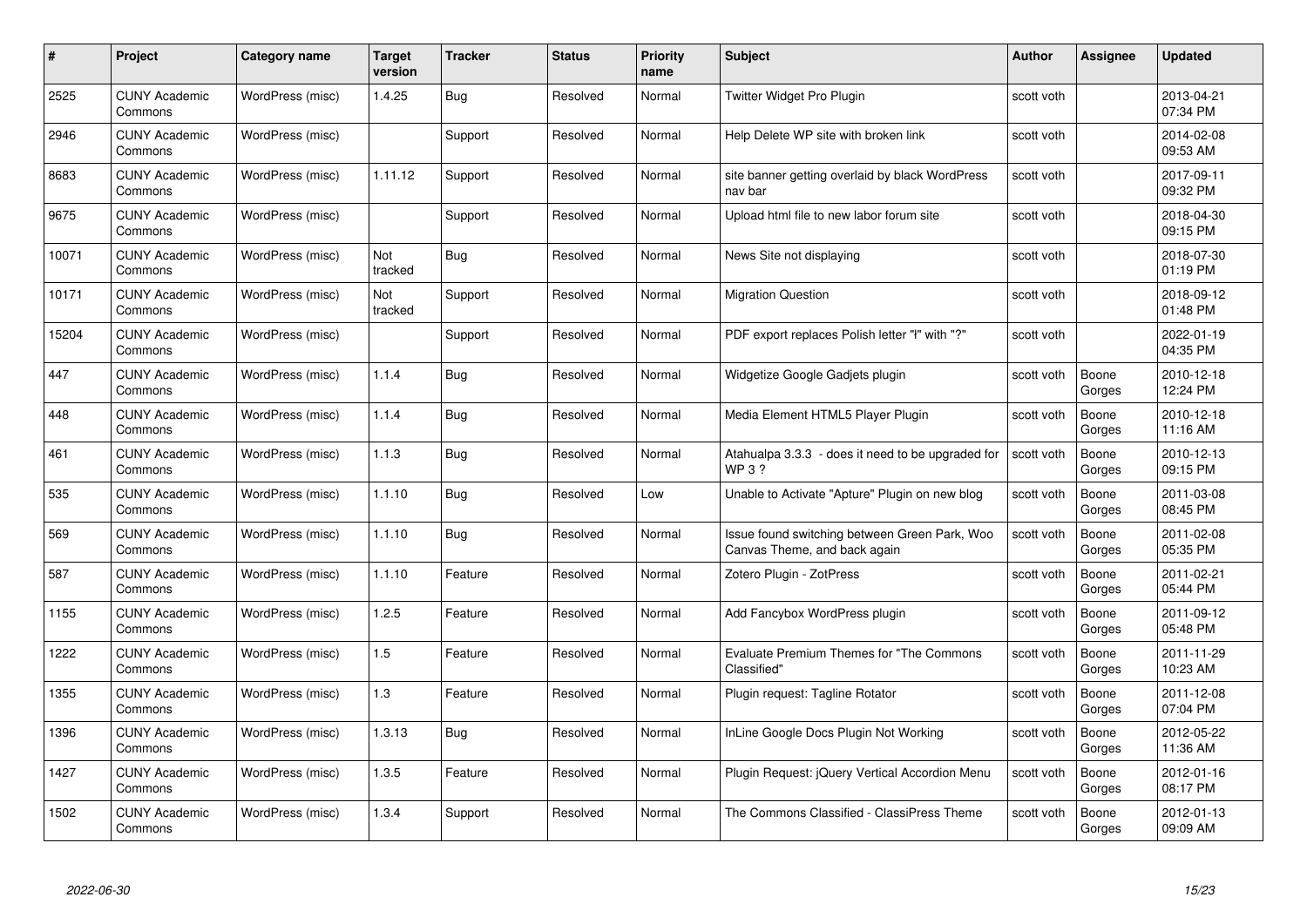| #    | Project                         | <b>Category name</b> | Target<br>version | <b>Tracker</b> | <b>Status</b> | <b>Priority</b><br>name | <b>Subject</b>                                                            | <b>Author</b> | <b>Assignee</b> | <b>Updated</b>         |
|------|---------------------------------|----------------------|-------------------|----------------|---------------|-------------------------|---------------------------------------------------------------------------|---------------|-----------------|------------------------|
| 1645 | <b>CUNY Academic</b><br>Commons | WordPress (misc)     | 1.3.8             | Bug            | Resolved      | Normal                  | WordTube Plugin can't find "JW Player" - fails to<br>play .swf files      | scott voth    | Boone<br>Gorges | 2012-02-23<br>07:27 PM |
| 1656 | <b>CUNY Academic</b><br>Commons | WordPress (misc)     | 1.3.10            | Bug            | Rejected      | High                    | WordTube Player Still Doesn't Play SWF Files                              | scott voth    | Boone<br>Gorges | 2012-03-29<br>07:59 PM |
| 1716 | <b>CUNY Academic</b><br>Commons | WordPress (misc)     | 1.3.9             | Feature        | Resolved      | Normal                  | Plugin Request: Blogger Importer                                          | scott voth    | Boone<br>Gorges | 2012-03-12<br>11:56 AM |
| 1717 | <b>CUNY Academic</b><br>Commons | WordPress (misc)     | 1.3.9             | <b>Bug</b>     | Resolved      | Normal                  | SimplePie For WP not working - need a writable<br>Cache Folder            | scott voth    | Boone<br>Gorges | 2012-03-12<br>12:17 PM |
| 1718 | CUNY Academic<br>Commons        | WordPress (misc)     | 1.4               | Feature        | Resolved      | Normal                  | Plugin Request - Live Journal Importer                                    | scott voth    | Boone<br>Gorges | 2012-03-19<br>10:48 PM |
| 1719 | <b>CUNY Academic</b><br>Commons | WordPress (misc)     | 1.3.9             | Feature        | Resolved      | Normal                  | Plugin Request: RSS Importer                                              | scott voth    | Boone<br>Gorges | 2012-03-12<br>11:59 AM |
| 1720 | <b>CUNY Academic</b><br>Commons | WordPress (misc)     | 1.3.9             | Feature        | Resolved      | Normal                  | Plugin Request: Tumblr Importer                                           | scott voth    | Boone<br>Gorges | 2012-03-12<br>11:57 AM |
| 1746 | <b>CUNY Academic</b><br>Commons | WordPress (misc)     | 1.3.10            | Feature        | Resolved      | Normal                  | Max Number of Items in a Tag Cloud                                        | scott voth    | Boone<br>Gorges | 2012-03-29<br>10:09 AM |
| 1797 | <b>CUNY Academic</b><br>Commons | WordPress (misc)     | 1.3.10.1          | Bug            | Resolved      | Urgent                  | JITP link doesn't seem to be working - "page not<br>redirecting properly" | scott voth    | Boone<br>Gorges | 2012-03-30<br>08:38 AM |
| 1848 | <b>CUNY Academic</b><br>Commons | WordPress (misc)     | 1.3.13            | Bug            | Resolved      | Normal                  | Having Issues with Saving Menu Changes on the<br>Commons Codex            | scott voth    | Boone<br>Gorges | 2012-04-26<br>07:48 PM |
| 1932 | CUNY Academic<br>Commons        | WordPress (misc)     | Not<br>tracked    | Bug            | Resolved      | Normal                  | Lost access to Create Hero Slides                                         | scott voth    | Boone<br>Gorges | 2012-06-12<br>08:34 AM |
| 1947 | <b>CUNY Academic</b><br>Commons | WordPress (misc)     | 1.3.15            | <b>Bug</b>     | Rejected      | Normal                  | Inline Google Docs - SSL required                                         | scott voth    | Boone<br>Gorges | 2012-06-25<br>09:12 AM |
| 1948 | <b>CUNY Academic</b><br>Commons | WordPress (misc)     | 1.3.15            | Bug            | Rejected      | Normal                  | Verite Timeline plugin                                                    | scott voth    | Boone<br>Gorges | 2012-06-25<br>09:10 AM |
| 2009 | <b>CUNY Academic</b><br>Commons | WordPress (misc)     | 1.3.17            | Feature        | Resolved      | Urgent                  | New Child Theme for Woo Theme 'Simplicity'                                | scott voth    | Boone<br>Gorges | 2012-08-01<br>12:25 AM |
| 2209 | <b>CUNY Academic</b><br>Commons | WordPress (misc)     |                   | Feature        | Resolved      | Normal                  | Install Q & A Plugin on Commonsinabox.org                                 | scott voth    | Boone<br>Gorges | 2012-10-21<br>10:53 AM |
| 2347 | <b>CUNY Academic</b><br>Commons | WordPress (misc)     | Not<br>tracked    | Bug            | Resolved      | High                    | higheredexecutivecertificate.commons.gc.cuny.ed<br>$\mathbf{u}$           | scott voth    | Boone<br>Gorges | 2014-05-01<br>08:00 PM |
| 2392 | <b>CUNY Academic</b><br>Commons | WordPress (misc)     | Not<br>tracked    | Bug            | Resolved      | Normal                  | Lost Access to Create Hero Slides                                         | scott voth    | Boone<br>Gorges | 2013-02-04<br>10:25 AM |
| 2436 | <b>CUNY Academic</b><br>Commons | WordPress (misc)     | 1.4.20            | Bug            | Resolved      | Normal                  | Commons News blog - Commons Buzz Slider                                   | scott voth    | Boone<br>Gorges | 2013-02-28<br>11:27 AM |
| 2511 | CUNY Academic<br>Commons        | WordPress (misc)     |                   | Bug            | Resolved      | Normal                  | Lost Access to Create Hero Slides                                         | scott voth    | Boone<br>Gorges | 2013-03-11<br>10:24 AM |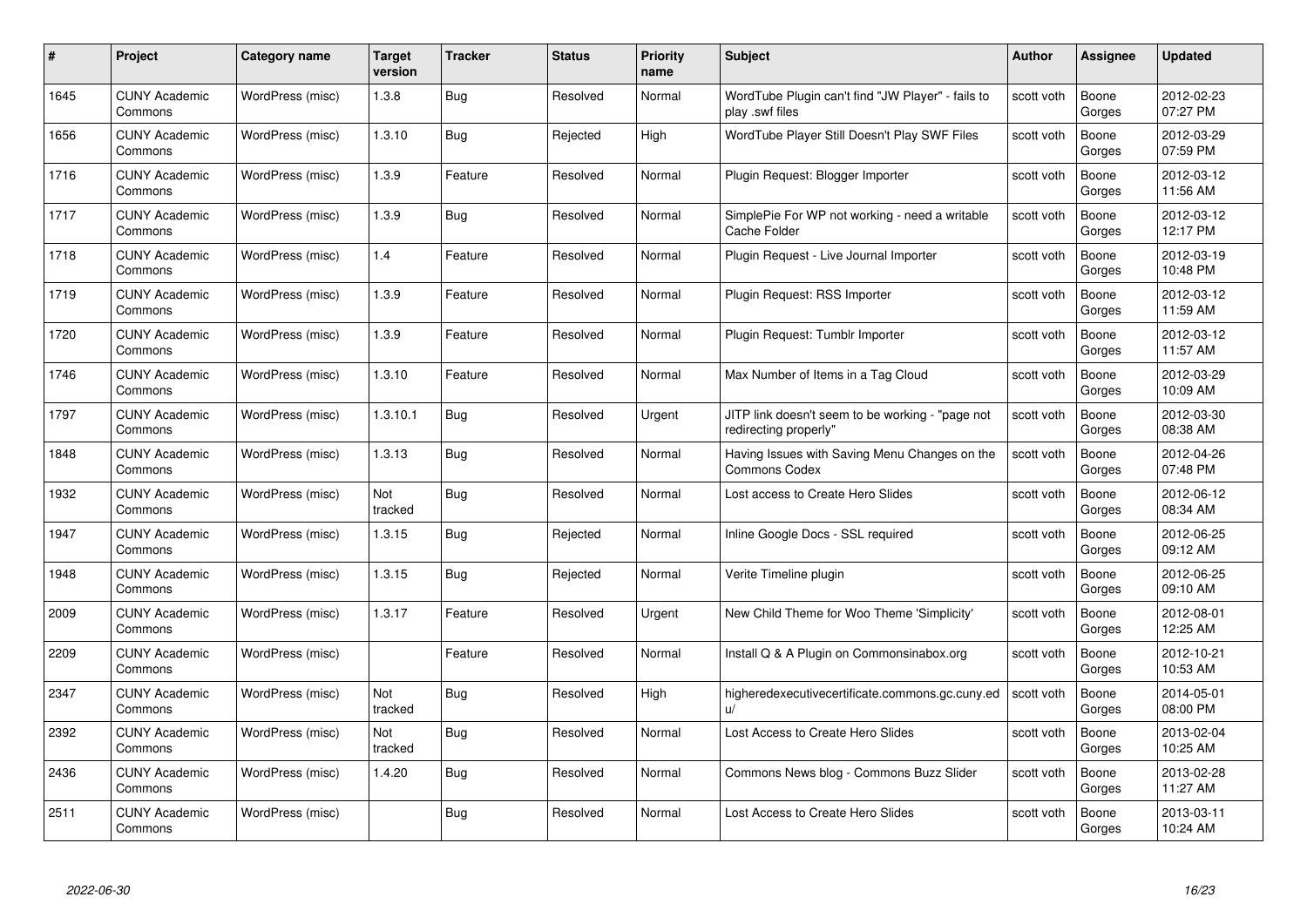| #     | Project                         | <b>Category name</b> | Target<br>version | <b>Tracker</b> | <b>Status</b> | <b>Priority</b><br>name | <b>Subject</b>                                               | <b>Author</b> | <b>Assignee</b>   | <b>Updated</b>         |
|-------|---------------------------------|----------------------|-------------------|----------------|---------------|-------------------------|--------------------------------------------------------------|---------------|-------------------|------------------------|
| 2581  | <b>CUNY Academic</b><br>Commons | WordPress (misc)     | 1.6.3             | Bug            | Resolved      | Low                     | <b>Blog Deleted?</b>                                         | scott voth    | Boone<br>Gorges   | 2014-05-12<br>02:46 PM |
| 2679  | <b>CUNY Academic</b><br>Commons | WordPress (misc)     | Not<br>tracked    | Support        | Resolved      | Normal                  | WP Post to PDF plugin Logo                                   | scott voth    | Boone<br>Gorges   | 2014-11-03<br>03:53 PM |
| 2813  | <b>CUNY Academic</b><br>Commons | WordPress (misc)     | 1.5.5             | Feature        | Resolved      | Normal                  | WordPress plugin request - MailPoet                          | scott voth    | Boone<br>Gorges   | 2013-10-11<br>08:18 PM |
| 2878  | <b>CUNY Academic</b><br>Commons | WordPress (misc)     | Not<br>tracked    | Support        | Resolved      | Normal                  | Domain Mapping Request - Sarah Welsh                         | scott voth    | Boone<br>Gorges   | 2016-01-26<br>12:39 AM |
| 2900  | <b>CUNY Academic</b><br>Commons | WordPress (misc)     |                   | Support        | Resolved      | Normal                  | Theme request - Imbalance2                                   | scott voth    | Boone<br>Gorges   | 2013-11-23<br>10:30 AM |
| 2966  | <b>CUNY Academic</b><br>Commons | WordPress (misc)     |                   | Support        | Resolved      | Normal                  | Lost Access to Create/Deactivate Hero Slides                 | scott voth    | Boone<br>Gorges   | 2014-01-20<br>05:06 PM |
| 3500  | <b>CUNY Academic</b><br>Commons | WordPress (misc)     |                   | Support        | Rejected      | Normal                  | Invitation to Join Site Unsuccessful?                        | scott voth    | Boone<br>Gorges   | 2014-09-28<br>01:28 PM |
| 3935  | <b>CUNY Academic</b><br>Commons | WordPress (misc)     |                   | Bug            | Duplicate     | Normal                  | Member consistently gets blank page.php when<br>saving posts | scott voth    | Boone<br>Gorges   | 2015-03-21<br>12:00 PM |
| 4631  | <b>CUNY Academic</b><br>Commons | WordPress (misc)     | Not<br>tracked    | <b>Bug</b>     | Rejected      | High                    | caching/ssl issues ??                                        | scott voth    | Boone<br>Gorges   | 2016-01-26<br>10:35 AM |
| 7954  | <b>CUNY Academic</b><br>Commons | WordPress (misc)     | Not<br>tracked    | Support        | Resolved      | Normal                  | Public site not showing up in "Sites"                        | scott voth    | Boone<br>Gorges   | 2017-11-15<br>11:01 AM |
| 12955 | CUNY Academic<br>Commons        | WordPress (misc)     | 1.16.14           | Support        | Resolved      | Normal                  | Leaflet JS maps                                              | scott voth    | Boone<br>Gorges   | 2020-06-23<br>10:53 AM |
| 12961 | <b>CUNY Academic</b><br>Commons | WordPress (misc)     | 1.16.14           | Support        | Resolved      | Normal                  | Embed Loom.com resources                                     | scott voth    | Boone<br>Gorges   | 2020-06-22<br>01:07 PM |
| 12962 | CUNY Academic<br>Commons        | WordPress (misc)     | 1.16.14           | Support        | Resolved      | Normal                  | knowmia embed                                                | scott voth    | Boone<br>Gorges   | 2020-06-23<br>02:56 PM |
| 14113 | <b>CUNY Academic</b><br>Commons | WordPress (misc)     | Future<br>release | <b>Bug</b>     | Hold          | Normal                  | Block Editor Not Working on this page - Json error           | scott voth    | Boone<br>Gorges   | 2021-03-05<br>11:01 AM |
| 15767 | <b>CUNY Academic</b><br>Commons | WordPress (misc)     |                   | Support        | New           | Normal                  | Site loading slowly                                          | scott voth    | Boone<br>Gorges   | 2022-04-04<br>08:56 PM |
| 15830 | <b>CUNY Academic</b><br>Commons | WordPress (misc)     | 1.19.7            | Feature        | Resolved      | Normal                  | zeemaps embed                                                | scott voth    | Boone<br>Gorges   | 2022-04-12<br>11:31 AM |
| 1444  | <b>CUNY Academic</b><br>Commons | WordPress (misc)     | Future<br>release | Feature        | Resolved      | Normal                  | Plugin Request: Google Analytics For WordPress               | scott voth    | Dominic<br>Giglio | 2012-07-14<br>09:28 AM |
| 2080  | <b>CUNY Academic</b><br>Commons | WordPress (misc)     | 1.5.21            | Feature        | Resolved      | Normal                  | Upgrade Woo Canvas to Current Version (5.0) -<br>Responsive  | scott voth    | Dominic<br>Giglio | 2014-03-12<br>01:42 PM |
| 2112  | <b>CUNY Academic</b><br>Commons | WordPress (misc)     | 1.4.5             | Bug            | Resolved      | Normal                  | Codex Slider getting a jquery error                          | scott voth    | Dominic<br>Giglio | 2012-09-18<br>06:38 PM |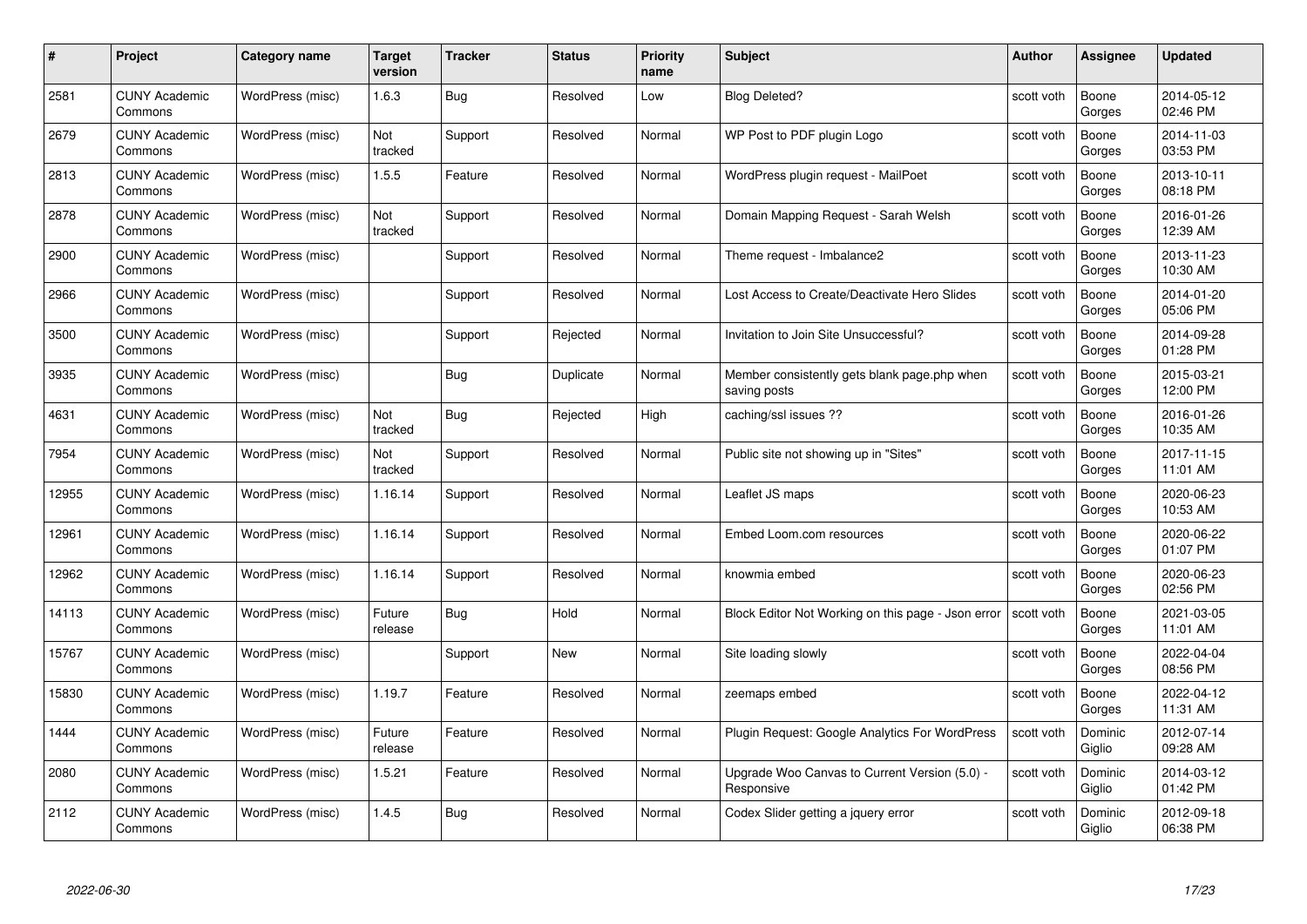| #     | Project                         | <b>Category name</b>              | Target<br>version     | <b>Tracker</b> | <b>Status</b>        | <b>Priority</b><br>name | <b>Subject</b>                                                                | <b>Author</b> | <b>Assignee</b>   | <b>Updated</b>         |
|-------|---------------------------------|-----------------------------------|-----------------------|----------------|----------------------|-------------------------|-------------------------------------------------------------------------------|---------------|-------------------|------------------------|
| 2190  | <b>CUNY Academic</b><br>Commons | WordPress (misc)                  | Not<br>tracked        | Support        | Resolved             | Normal                  | reset "dlbaker.commons.gc.cuny.edu"                                           | scott voth    | Dominic<br>Giglio | 2012-11-14<br>03:59 PM |
| 2332  | <b>CUNY Academic</b><br>Commons | WordPress (misc)                  | 1.4.20                | Bug            | Resolved             | Normal                  | Arras Theme Slider gets jquery error                                          | scott voth    | Dominic<br>Giglio | 2013-03-01<br>07:55 PM |
| 536   | <b>CUNY Academic</b><br>Commons | WordPress (misc)                  | <b>Not</b><br>tracked | Feature        | Resolved             | Low                     | Generate statistics on themes used by Commons<br>bloggers                     | scott voth    | Matt Gold         | 2011-02-20<br>12:44 PM |
| 592   | <b>CUNY Academic</b><br>Commons | WordPress (misc)                  | Not<br>tracked        | <b>Bug</b>     | Resolved             | Normal                  | Trouble adding new user to Blog                                               | scott voth    | <b>Matt Gold</b>  | 2011-02-19<br>04:39 PM |
| 3424  | CUNY Academic<br>Commons        | WordPress (misc)                  | Not<br>tracked        | Support        | Resolved             | Urgent                  | Getting "Error establishing a database connection"                            | scott voth    | Matt Gold         | 2016-01-26<br>12:06 PM |
| 11135 | <b>CUNY Academic</b><br>Commons | WordPress (misc)                  | 1.14.7                | Support        | Resolved             | Normal                  | Add Handler for Piktochart                                                    | scott voth    | Raymond<br>Hoh    | 2019-02-26<br>02:04 PM |
| 16245 | <b>CUNY Academic</b><br>Commons | WordPress (misc)                  |                       | Bug            | Reporter<br>Feedback | Normal                  | Save Button missing on WordPress Profile page                                 | scott voth    | Raymond<br>Hoh    | 2022-06-16<br>03:09 PM |
| 573   | <b>CUNY Academic</b><br>Commons | WordPress (misc)                  |                       | Support        | Resolved             | Normal                  | Vimeo Plus                                                                    | scott voth    | scott voth        | 2011-02-13<br>12:03 PM |
| 594   | <b>CUNY Academic</b><br>Commons | WordPress (misc)                  | Not<br>tracked        | Feature        | Resolved             | Normal                  | Add more meaningful error messages when<br>adding users to blogs doesn't work | scott voth    | scott voth        | 2012-01-02<br>09:51 PM |
| 737   | <b>CUNY Academic</b><br>Commons | WordPress (misc)                  |                       | Feature        | Resolved             | Normal                  | Add Explanation of "Sort & Shuffle" to Atahualpa<br>Codex documentation       | scott voth    | scott voth        | 2011-06-05<br>10:39 AM |
| 3957  | CUNY Academic<br>Commons        | WordPress<br>(Permissions)        |                       | Support        | Resolved             | Normal                  | Lost Access to Create Hero Slides                                             | scott voth    | Boone<br>Gorges   | 2015-03-30<br>08:57 PM |
| 5830  | <b>CUNY Academic</b><br>Commons | <b>WordPress</b><br>(Permissions) | Not<br>tracked        | <b>Bug</b>     | Resolved             | Normal                  | Lost access to create hero slides - please<br>reinstate                       | scott voth    | Boone<br>Gorges   | 2016-07-25<br>10:01 AM |
| 13312 | <b>CUNY Academic</b><br>Commons | <b>WordPress</b><br>(Permissions) | 1.18.8                | Support        | Resolved             | Normal                  | Site Header Issue Using Teaching Template                                     | scott voth    | Jeremy Felt       | 2021-04-13<br>11:21 AM |
| 5548  | <b>CUNY Academic</b><br>Commons | <b>WordPress Plugins</b>          | 1.9.15                | Feature        | Resolved             | Normal                  | Plugin Request: Inventory Manager - Michael<br>Madden                         | scott voth    |                   | 2016-05-11<br>11:27 PM |
| 7738  | <b>CUNY Academic</b><br>Commons | <b>WordPress Plugins</b>          | 1.10.12               | Feature        | Resolved             | Normal                  | Image Attribution Tagger                                                      | scott voth    |                   | 2017-03-02<br>02:22 PM |
| 8706  | <b>CUNY Academic</b><br>Commons | <b>WordPress Plugins</b>          | 1.11.13               | Support        | Resolved             | Normal                  | Plugin Request - Accordion Slider lite                                        | scott voth    |                   | 2017-09-22<br>10:01 AM |
| 9053  | <b>CUNY Academic</b><br>Commons | <b>WordPress Plugins</b>          | 1.12.6                | Support        | Resolved             | Normal                  | WPBakery Visual Composer plugin Not Working                                   | scott voth    |                   | 2018-01-09<br>07:50 PM |
| 9217  | <b>CUNY Academic</b><br>Commons | <b>WordPress Plugins</b>          | 1.12.9                | Support        | Resolved             | Normal                  | Plugin Request - Text to Speech Widget                                        | scott voth    |                   | 2018-02-27<br>11:05 AM |
| 9221  | CUNY Academic<br>Commons        | <b>WordPress Plugins</b>          | 1.16.6                | Support        | Resolved             | Normal                  | Plugin Request - Quiz and Survey Master                                       | scott voth    |                   | 2020-02-25<br>10:55 AM |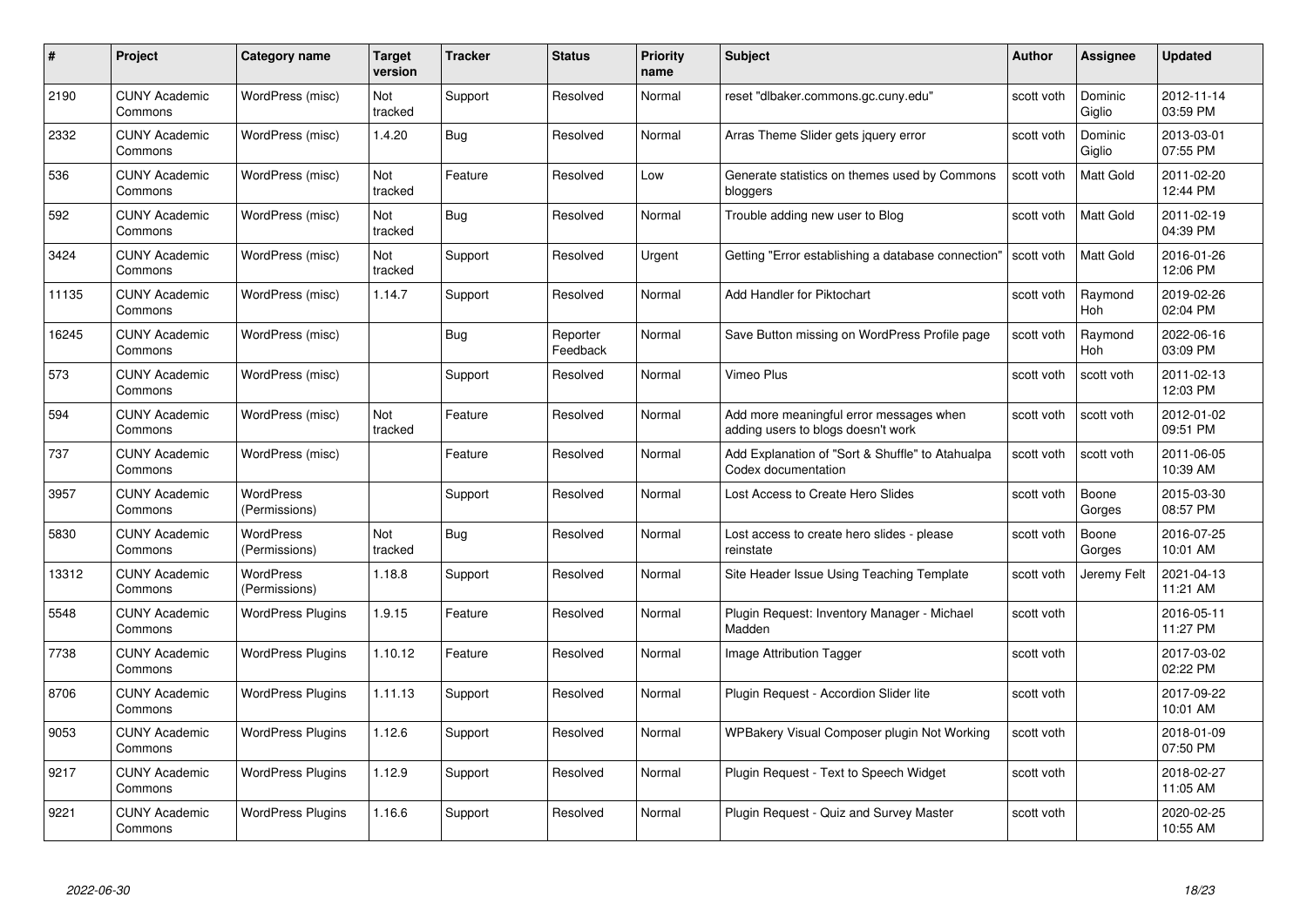| #     | Project                         | <b>Category name</b>     | Target<br>version | <b>Tracker</b> | <b>Status</b>        | <b>Priority</b><br>name | <b>Subject</b>                                                     | <b>Author</b> | <b>Assignee</b> | <b>Updated</b>         |
|-------|---------------------------------|--------------------------|-------------------|----------------|----------------------|-------------------------|--------------------------------------------------------------------|---------------|-----------------|------------------------|
| 9685  | <b>CUNY Academic</b><br>Commons | <b>WordPress Plugins</b> | 1.13.1            | Support        | Resolved             | Normal                  | Plugin Request - Popup-Maker                                       | scott voth    |                 | 2018-05-08<br>10:52 AM |
| 9959  | <b>CUNY Academic</b><br>Commons | <b>WordPress Plugins</b> |                   | Bug            | Resolved             | Normal                  | Carto Map embed issue                                              | scott voth    |                 | 2018-06-22<br>07:00 PM |
| 10086 | <b>CUNY Academic</b><br>Commons | <b>WordPress Plugins</b> | 1.13.7            | Support        | Resolved             | Normal                  | plugin request - Custom Facebook Feed                              | scott voth    |                 | 2018-08-06<br>01:29 PM |
| 10105 | <b>CUNY Academic</b><br>Commons | <b>WordPress Plugins</b> | 1.13.7            | Support        | Resolved             | Normal                  | Plugin request: Custom Post Type Widget                            | scott voth    |                 | 2018-08-06<br>01:35 PM |
| 10106 | <b>CUNY Academic</b><br>Commons | <b>WordPress Plugins</b> | 1.13.7            | Support        | Resolved             | Normal                  | Plugin reguest - Better Font Awesome                               | scott voth    |                 | 2018-08-06<br>01:38 PM |
| 10111 | <b>CUNY Academic</b><br>Commons | <b>WordPress Plugins</b> | 1.13.7            | Support        | Resolved             | Normal                  | Plugin request - Glossary                                          | scott voth    |                 | 2018-08-06<br>01:44 PM |
| 10112 | <b>CUNY Academic</b><br>Commons | <b>WordPress Plugins</b> | 1.13.7            | Support        | Resolved             | Normal                  | plugin request - Elementor                                         | scott voth    |                 | 2018-08-06<br>01:45 PM |
| 10173 | <b>CUNY Academic</b><br>Commons | <b>WordPress Plugins</b> | 1.13.8            | Support        | Resolved             | Normal                  | Plugin Request - MapMaker Enhanced Google<br>Maps                  | scott voth    |                 | 2018-08-23<br>08:07 AM |
| 10344 | <b>CUNY Academic</b><br>Commons | <b>WordPress Plugins</b> | 1.13.10           | Support        | Resolved             | Normal                  | Twitter Plugins that are outdated                                  | scott voth    |                 | 2018-09-25<br>10:50 AM |
| 10345 | <b>CUNY Academic</b><br>Commons | <b>WordPress Plugins</b> | 1.13.10           | Support        | Resolved             | Normal                  | Remove "Sociable" Plugin                                           | scott voth    |                 | 2018-09-25<br>10:54 AM |
| 10348 | <b>CUNY Academic</b><br>Commons | <b>WordPress Plugins</b> | 1.13.10           | Support        | Resolved             | Normal                  | Remove Outdated Plugins                                            | scott voth    |                 | 2018-09-25<br>11:00 AM |
| 10529 | <b>CUNY Academic</b><br>Commons | <b>WordPress Plugins</b> | 1.13.12           | Support        | Resolved             | Normal                  | Plugin Request -<br>https://wordpress.org/plugins/sign-up-sheets/  | scott voth    |                 | 2018-10-23<br>11:36 AM |
| 10749 | <b>CUNY Academic</b><br>Commons | <b>WordPress Plugins</b> |                   | Support        | Duplicate            | Normal                  | Plugin Request - H5P                                               | scott voth    |                 | 2018-11-26<br>03:22 PM |
| 11175 | <b>CUNY Academic</b><br>Commons | <b>WordPress Plugins</b> | Not<br>tracked    | Support        | Resolved             | Normal                  | unsubscribe action not working with Tribulant<br>newsletter plugin | scott voth    |                 | 2019-02-28<br>04:40 PM |
| 11276 | <b>CUNY Academic</b><br>Commons | <b>WordPress Plugins</b> |                   | Support        | Resolved             | Normal                  | unable to embed PDF with PDF Embedder                              | scott voth    |                 | 2019-05-14<br>05:03 PM |
| 11590 | <b>CUNY Academic</b><br>Commons | <b>WordPress Plugins</b> | 1.15.4            | Support        | Resolved             | Normal                  | deprecate The The Tabs and Accordion plugin                        | scott voth    |                 | 2019-06-25<br>04:22 PM |
| 11788 | <b>CUNY Academic</b><br>Commons | <b>WordPress Plugins</b> | Future<br>release | Support        | Reporter<br>Feedback | Normal                  | Plugin Request - Browse Aloud                                      | scott voth    |                 | 2019-09-24<br>08:42 AM |
| 12149 | <b>CUNY Academic</b><br>Commons | <b>WordPress Plugins</b> | 1.16.1            | Feature        | Resolved             | Normal                  | plugin request - Kadence-bloks                                     | scott voth    |                 | 2019-12-10<br>11:14 AM |
| 12573 | <b>CUNY Academic</b><br>Commons | <b>WordPress Plugins</b> | Future<br>release | Bug            | <b>New</b>           | Normal                  | <b>CommentPress Core Issues</b>                                    | scott voth    |                 | 2020-03-24<br>04:32 PM |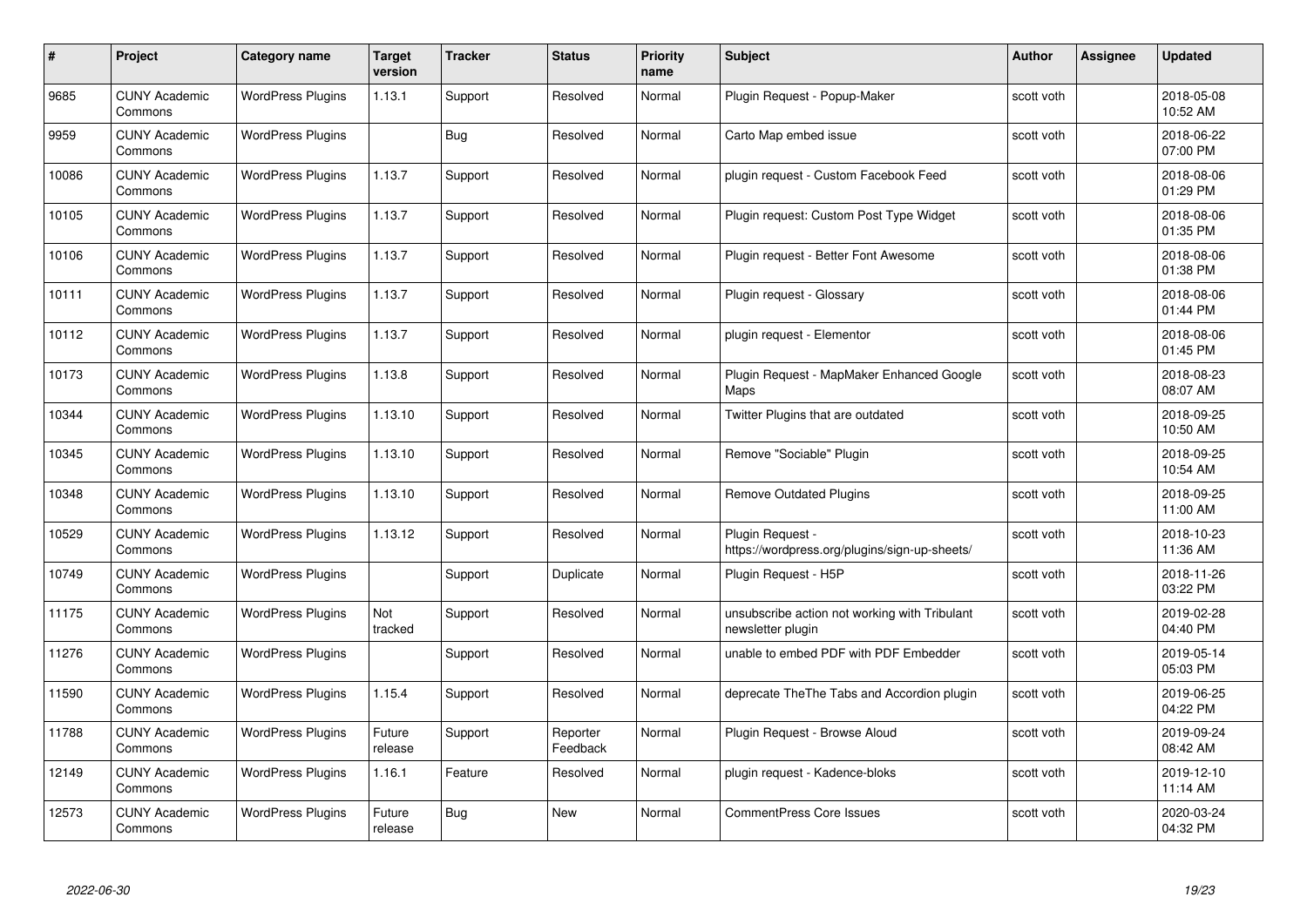| #     | Project                         | Category name            | Target<br>version | <b>Tracker</b> | <b>Status</b> | <b>Priority</b><br>name | <b>Subject</b>                                                        | <b>Author</b> | <b>Assignee</b> | <b>Updated</b>         |
|-------|---------------------------------|--------------------------|-------------------|----------------|---------------|-------------------------|-----------------------------------------------------------------------|---------------|-----------------|------------------------|
| 12796 | <b>CUNY Academic</b><br>Commons | <b>WordPress Plugins</b> |                   | Support        | Resolved      | Normal                  | Timeline JS                                                           | scott voth    |                 | 2020-06-03<br>04:10 PM |
| 13716 | <b>CUNY Academic</b><br>Commons | <b>WordPress Plugins</b> |                   | Support        | Resolved      | Normal                  | Events sidebar issue with segalcenter.org                             | scott voth    |                 | 2020-12-21<br>10:55 AM |
| 14847 | <b>CUNY Academic</b><br>Commons | <b>WordPress Plugins</b> |                   | Support        | Resolved      | Normal                  | JetPack Issue displaying simple images                                | scott voth    |                 | 2021-10-10<br>12:40 PM |
| 3198  | <b>CUNY Academic</b><br>Commons | <b>WordPress Plugins</b> |                   | Support        | Rejected      | Normal                  | Revolution Slider plugin gets error when creating<br>'lavers"         | scott voth    | Boone<br>Gorges | 2014-05-21<br>09:57 PM |
| 3200  | <b>CUNY Academic</b><br>Commons | <b>WordPress Plugins</b> | 1.6.4             | <b>Bug</b>     | Resolved      | Normal                  | Plugin Request: Social Stickers                                       | scott voth    | Boone<br>Gorges | 2014-05-21<br>09:53 PM |
| 3358  | <b>CUNY Academic</b><br>Commons | <b>WordPress Plugins</b> | 1.6.11            | Support        | Resolved      | Normal                  | Plugin Request: GeoMashUp                                             | scott voth    | Boone<br>Gorges | 2014-08-01<br>08:40 AM |
| 3576  | <b>CUNY Academic</b><br>Commons | <b>WordPress Plugins</b> | 1.7.1             | Support        | Resolved      | Normal                  | Plugin Request: Better Search                                         | scott voth    | Boone<br>Gorges | 2014-10-21<br>11:26 AM |
| 3600  | <b>CUNY Academic</b><br>Commons | <b>WordPress Plugins</b> | 1.7.2             | Support        | Resolved      | Normal                  | New Plugin Request - Meta-Slider                                      | scott voth    | Boone<br>Gorges | 2014-11-01<br>02:29 PM |
| 3940  | <b>CUNY Academic</b><br>Commons | <b>WordPress Plugins</b> | 1.7.16            | Support        | Resolved      | Normal                  | Plugin Request - Amazon Link                                          | scott voth    | Boone<br>Gorges | 2015-03-21<br>08:45 PM |
| 4603  | <b>CUNY Academic</b><br>Commons | <b>WordPress Plugins</b> |                   | Support        | Resolved      | Normal                  | Plugin Request: Search and Filter                                     | scott voth    | Boone<br>Gorges | 2015-09-21<br>11:31 AM |
| 5493  | <b>CUNY Academic</b><br>Commons | <b>WordPress Plugins</b> |                   | Bug            | Rejected      | Normal                  | Plugin Request - WP Data Tables                                       | scott voth    | Boone<br>Gorges | 2016-04-27<br>02:55 PM |
| 5569  | CUNY Academic<br>Commons        | <b>WordPress Plugins</b> | 1.9.18            | Feature        | Resolved      | Normal                  | WP Inventory Manager Add-On - Michael Madden                          | scott voth    | Boone<br>Gorges | 2016-06-12<br>10:39 AM |
| 5582  | <b>CUNY Academic</b><br>Commons | <b>WordPress Plugins</b> | 1.9.17            | Bug            | Resolved      | Normal                  | Visual Composer Not Working with Bridge Theme<br>Anymore              | scott voth    | Boone<br>Gorges | 2016-06-01<br>10:56 PM |
| 5653  | <b>CUNY Academic</b><br>Commons | <b>WordPress Plugins</b> | 1.9.19            | Feature        | Resolved      | Normal                  | Plugin Request - Simple Custom Post Order -<br>Cynthia Tobar          | scott voth    | Boone<br>Gorges | 2016-06-21<br>10:19 PM |
| 5885  | CUNY Academic<br>Commons        | <b>WordPress Plugins</b> | 1.9.24            | Support        | Resolved      | Normal                  | Plugin Request - Knight Lab Timeline                                  | scott voth    | Boone<br>Gorges | 2016-08-11<br>10:56 PM |
| 6000  | <b>CUNY Academic</b><br>Commons | <b>WordPress Plugins</b> | 1.9.27            | Bug            | Resolved      | Normal                  | Unconfirmed Users Plugin is visible on all sites                      | scott voth    | Boone<br>Gorges | 2016-09-11<br>09:10 PM |
| 7289  | <b>CUNY Academic</b><br>Commons | <b>WordPress Plugins</b> | Future<br>release | Support        | Abandoned     | Normal                  | OHMS - Metadata Synchronizer - Cynthia Tobar<br><b>Oral Histories</b> | scott voth    | Boone<br>Gorges | 2018-07-22<br>01:22 PM |
| 7870  | <b>CUNY Academic</b><br>Commons | <b>WordPress Plugins</b> | 1.10.15           | Feature        | Resolved      | Normal                  | Plugin request: Smush It                                              | scott voth    | Boone<br>Gorges | 2017-03-31<br>10:28 AM |
| 7883  | CUNY Academic<br>Commons        | <b>WordPress Plugins</b> |                   | Feature        | Rejected      | Normal                  | plugin request                                                        | scott voth    | Boone<br>Gorges | 2017-04-01<br>11:10 AM |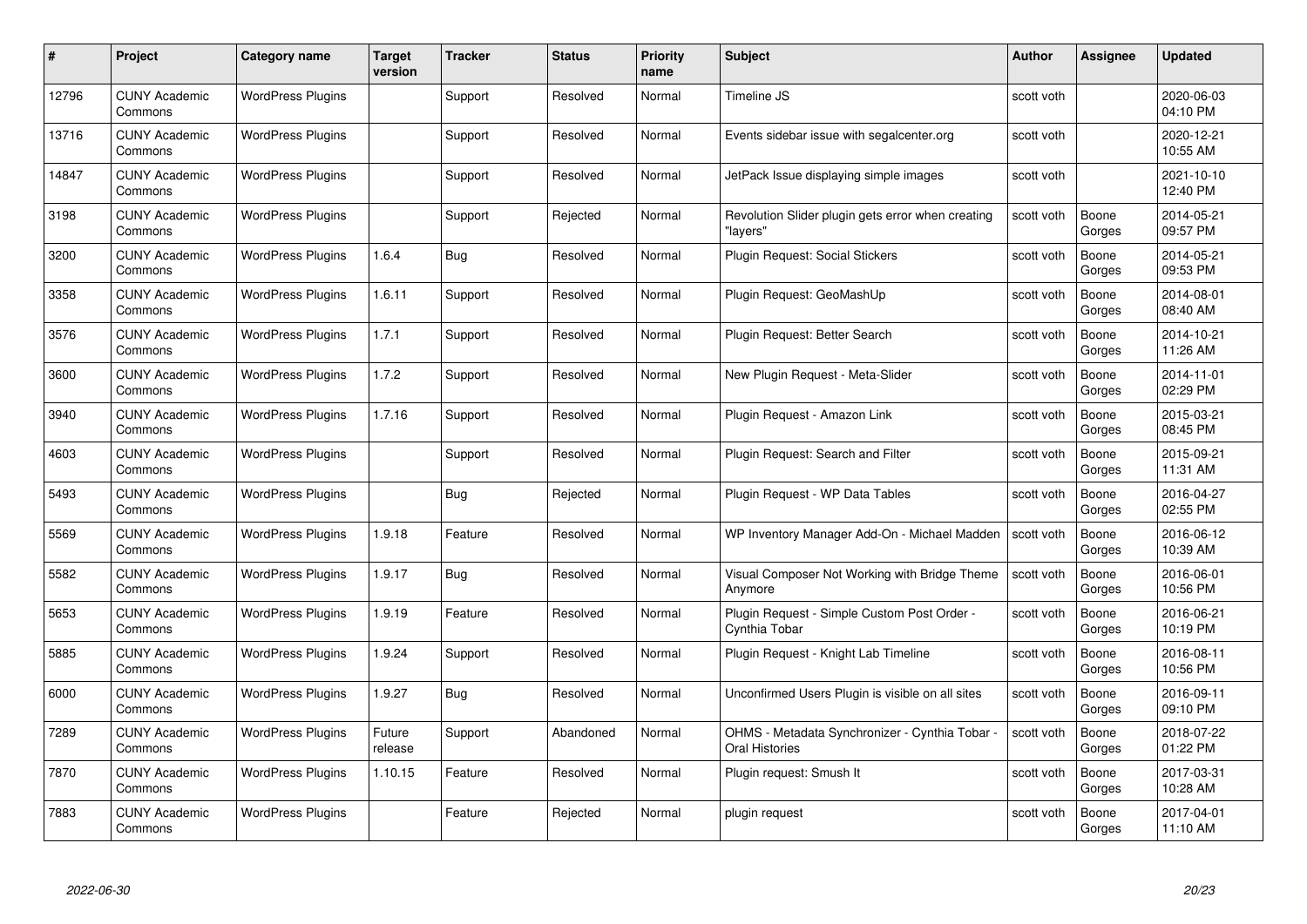| #     | Project                         | <b>Category name</b>     | Target<br>version | <b>Tracker</b> | <b>Status</b>        | <b>Priority</b><br>name | <b>Subject</b>                                                               | <b>Author</b> | <b>Assignee</b>   | <b>Updated</b>         |
|-------|---------------------------------|--------------------------|-------------------|----------------|----------------------|-------------------------|------------------------------------------------------------------------------|---------------|-------------------|------------------------|
| 8149  | <b>CUNY Academic</b><br>Commons | <b>WordPress Plugins</b> | 1.11              | Support        | Resolved             | Normal                  | Plugin Request - YouTube                                                     | scott voth    | Boone<br>Gorges   | 2017-05-15<br>09:54 AM |
| 8454  | <b>CUNY Academic</b><br>Commons | <b>WordPress Plugins</b> | 1.11.9            | Support        | Resolved             | Normal                  | activate WP Bakery Visual Composer plugin for<br>child theme                 | scott voth    | Boone<br>Gorges   | 2017-08-10<br>02:09 PM |
| 9370  | <b>CUNY Academic</b><br>Commons | <b>WordPress Plugins</b> | 1.12.11           | Support        | Resolved             | Normal                  | Text to Speech plugin                                                        | scott voth    | Boone<br>Gorges   | 2018-03-27<br>12:47 PM |
| 9515  | <b>CUNY Academic</b><br>Commons | <b>WordPress Plugins</b> | Not<br>tracked    | Bug            | Reporter<br>Feedback | Normal                  | Text to Speech plugin - "More Slowly" checkbox<br>not working                | scott voth    | Boone<br>Gorges   | 2018-06-13<br>02:26 PM |
| 9572  | CUNY Academic<br>Commons        | <b>WordPress Plugins</b> | 1.12.13           | Support        | Resolved             | Normal                  | WordPress Plugin Request - Compact WP Audio<br>Player                        | scott voth    | Boone<br>Gorges   | 2018-04-24<br>10:10 AM |
| 12252 | <b>CUNY Academic</b><br>Commons | <b>WordPress Plugins</b> | 1.16.3            | Support        | Resolved             | Normal                  | Pluginiln Request - Atomic Blocks                                            | scott voth    | Boone<br>Gorges   | 2020-01-14<br>10:44 AM |
| 12386 | <b>CUNY Academic</b><br>Commons | <b>WordPress Plugins</b> | 1.16.5            | Bug            | Resolved             | Normal                  | Help site throwing error when publishing pages                               | scott voth    | Boone<br>Gorges   | 2020-02-11<br>10:43 AM |
| 12550 | <b>CUNY Academic</b><br>Commons | <b>WordPress Plugins</b> | 1.16.8            | Support        | Resolved             | Normal                  | Deprecate CommentPress Core?                                                 | scott voth    | Boone<br>Gorges   | 2020-03-24<br>11:43 AM |
| 13194 | <b>CUNY Academic</b><br>Commons | <b>WordPress Plugins</b> | 1.17.2            | Feature        | Resolved             | Normal                  | Slider Revolution update                                                     | scott voth    | Boone<br>Gorges   | 2020-08-25<br>10:40 AM |
| 14468 | <b>CUNY Academic</b><br>Commons | <b>WordPress Plugins</b> | 1.18.11           | Support        | Resolved             | Normal                  | deprecate ShareThis plugin / Add ShareThis<br><b>Share Buttons</b>           | scott voth    | Boone<br>Gorges   | 2021-05-25<br>11:04 AM |
| 14521 | CUNY Academic<br>Commons        | <b>WordPress Plugins</b> | 1.18.12           | Bug            | Resolved             | Normal                  | Registration step for "ShareThis Social Share<br>Buttons" plugin not working | scott voth    | Boone<br>Gorges   | 2021-06-08<br>11:50 AM |
| 14548 | <b>CUNY Academic</b><br>Commons | <b>WordPress Plugins</b> | 1.18.13           | Support        | Resolved             | Normal                  | Slider Revolution plugin update                                              | scott voth    | Boone<br>Gorges   | 2021-06-22<br>11:14 AM |
| 15302 | <b>CUNY Academic</b><br>Commons | <b>WordPress Plugins</b> | 1.19.4            | Feature        | Resolved             | High                    | Plugin For Qwriting - Team Members                                           | scott voth    | Boone<br>Gorges   | 2022-02-14<br>01:08 PM |
| 15303 | <b>CUNY Academic</b><br>Commons | <b>WordPress Plugins</b> | 1.19.4            | Feature        | Resolved             | Normal                  | Plugin Request for QWriting Migration - SiteOrigin<br>Widget Bundle          | scott voth    | Boone<br>Gorges   | 2022-02-22<br>11:01 AM |
| 15620 | <b>CUNY Academic</b><br>Commons | <b>WordPress Plugins</b> | 1.19.6            | Support        | Resolved             | Normal                  | slider revolution plugin update                                              | scott voth    | Boone<br>Gorges   | 2022-03-22<br>11:30 AM |
| 6178  | <b>CUNY Academic</b><br>Commons | <b>WordPress Plugins</b> |                   | Bug            | Rejected             | Normal                  | Social Sharing via JetPack Not Working                                       | scott voth    | Daniel Jones      | 2017-05-01<br>10:24 PM |
| 10104 | <b>CUNY Academic</b><br>Commons | <b>WordPress Plugins</b> | 1.13.8            | Support        | Resolved             | Normal                  | Plugin request - Advanced Custom Fields PRO                                  | scott voth    | <b>Fred Meyer</b> | 2018-08-29<br>05:39 PM |
| 10107 | <b>CUNY Academic</b><br>Commons | <b>WordPress Plugins</b> | 1.13.8            | Support        | Resolved             | Normal                  | Plugin request - WP Featherlight                                             | scott voth    | <b>Fred Meyer</b> | 2018-08-29<br>05:39 PM |
| 4419  | <b>CUNY Academic</b><br>Commons | <b>WordPress Plugins</b> | 1.8.8             | Support        | Resolved             | Normal                  | Activate "WordPress Importer" by Default                                     | scott voth    | Raymond<br>Hoh    | 2015-08-11<br>08:29 PM |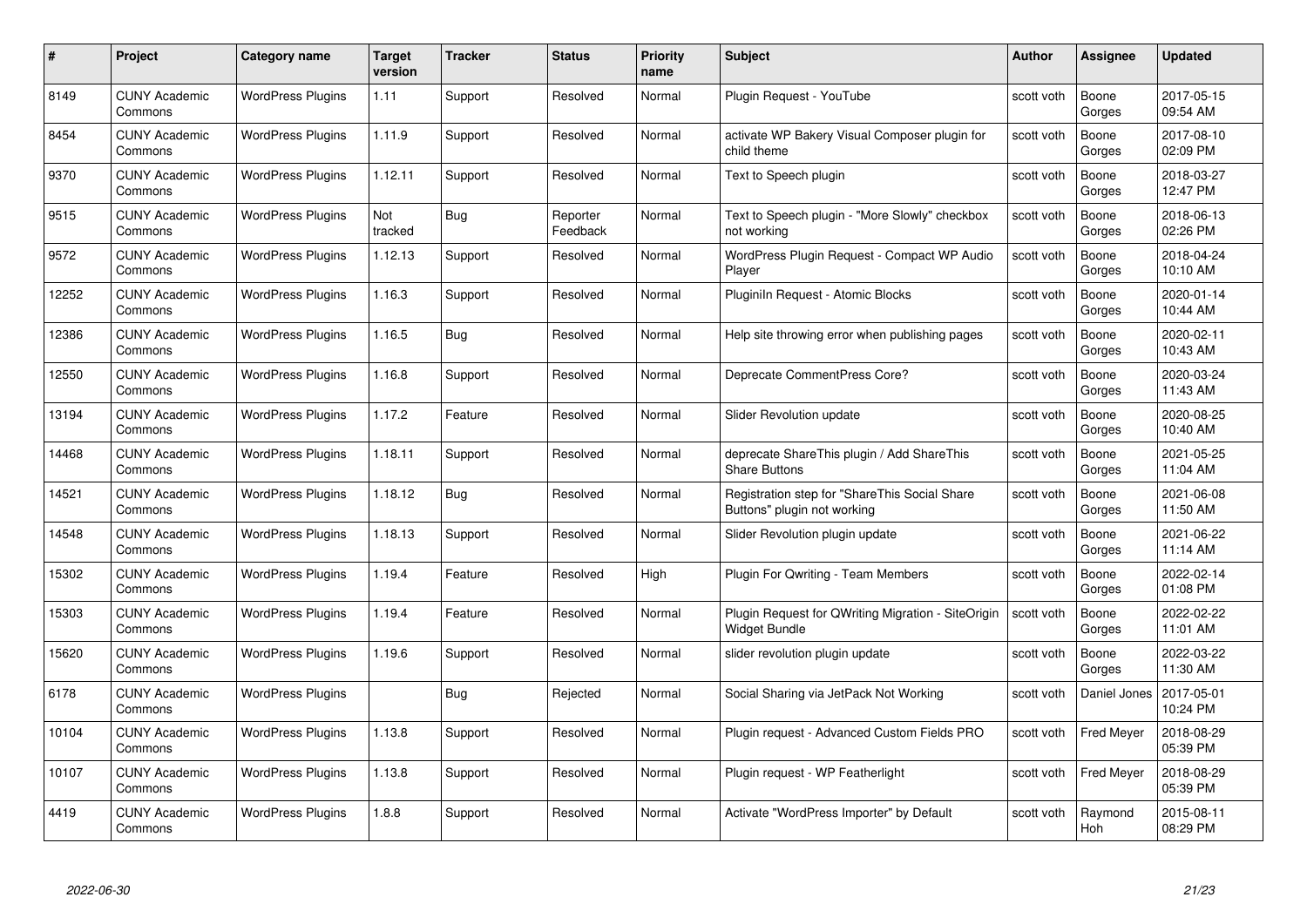| #     | Project                         | <b>Category name</b>     | Target<br>version | <b>Tracker</b> | <b>Status</b> | <b>Priority</b><br>name | <b>Subject</b>                                                              | <b>Author</b> | <b>Assignee</b>       | <b>Updated</b>         |
|-------|---------------------------------|--------------------------|-------------------|----------------|---------------|-------------------------|-----------------------------------------------------------------------------|---------------|-----------------------|------------------------|
| 9878  | <b>CUNY Academic</b><br>Commons | <b>WordPress Plugins</b> | 1.13.3            | Support        | Resolved      | Normal                  | Popup Maker plugin problems                                                 | scott voth    | Raymond<br>Hoh        | 2018-06-06<br>10:44 AM |
| 10792 | <b>CUNY Academic</b><br>Commons | <b>WordPress Plugins</b> | 1.14.2            | Support        | Resolved      | Normal                  | sexgenlabs site - Elementor + Glossary + creative<br>commons license widget | scott voth    | Raymond<br><b>Hoh</b> | 2018-12-11<br>11:14 AM |
| 11036 | <b>CUNY Academic</b><br>Commons | <b>WordPress Plugins</b> | 1.14.6            | Feature        | Resolved      | Normal                  | Voicethread embed support                                                   | scott voth    | Raymond<br>Hoh        | 2019-02-12<br>11:28 AM |
| 11037 | <b>CUNY Academic</b><br>Commons | <b>WordPress Plugins</b> | 1.14.6            | Feature        | Resolved      | Normal                  | Padlet embeds                                                               | scott voth    | Raymond<br>Hoh        | 2019-02-12<br>11:28 AM |
| 11038 | <b>CUNY Academic</b><br>Commons | <b>WordPress Plugins</b> | 1.14.6            | Feature        | Resolved      | Normal                  | Sutori question                                                             | scott voth    | Raymond<br>Hoh        | 2019-02-12<br>11:28 AM |
| 12671 | <b>CUNY Academic</b><br>Commons | <b>WordPress Plugins</b> | 1.16.10           | Bug            | Resolved      | Normal                  | Creative Commons License Not Available With<br><b>Block Editor</b>          | scott voth    | Raymond<br>Hoh        | 2020-04-28<br>11:03 AM |
| 13409 | <b>CUNY Academic</b><br>Commons | <b>WordPress Plugins</b> | Not<br>tracked    | Support        | Resolved      | Normal                  | Jetpack Warnings                                                            | scott voth    | Raymond<br>Hoh        | 2020-10-13<br>10:47 AM |
| 13946 | <b>CUNY Academic</b><br>Commons | <b>WordPress Plugins</b> | 2.1.0             | Support        | Assigned      | Normal                  | <b>Custom Embed handler For OneDrive files</b>                              | scott voth    | Raymond<br><b>Hoh</b> | 2022-05-26<br>10:46 AM |
| 16168 | <b>CUNY Academic</b><br>Commons | <b>WordPress Plugins</b> | 2.0.1             | Support        | Resolved      | Normal                  | problem with short docs site                                                | scott voth    | Raymond<br>Hoh        | 2022-05-26<br>05:33 PM |
| 16276 | <b>CUNY Academic</b><br>Commons | <b>WordPress Plugins</b> | Not<br>tracked    | Support        | Resolved      | Normal                  | TablePress Auto Load Plugin Not Working                                     | scott voth    | Raymond<br>Hoh        | 2022-06-22<br>03:05 AM |
| 3712  | CUNY Academic<br>Commons        | <b>WordPress Themes</b>  | 1.7.6             | Support        | Resolved      | Normal                  | Two plugins for the "Old Paper Theme" not<br>Available                      | scott voth    |                       | 2014-12-11<br>08:16 PM |
| 4047  | <b>CUNY Academic</b><br>Commons | <b>WordPress Themes</b>  | Not<br>tracked    | Support        | Resolved      | Normal                  | Help James Samuel with Theme after it was<br>updated                        | scott voth    |                       | 2015-07-21<br>06:12 PM |
| 7810  | <b>CUNY Academic</b><br>Commons | <b>WordPress Themes</b>  | 1.10.15           | Support        | Resolved      | Normal                  | Brunelleschi theme deprecation                                              | scott voth    |                       | 2017-03-27<br>10:38 AM |
| 9776  | <b>CUNY Academic</b><br>Commons | <b>WordPress Themes</b>  |                   | Support        | Rejected      | Normal                  | Theme Request - Pilot Fish                                                  | scott voth    |                       | 2018-05-17<br>02:36 PM |
| 11524 | <b>CUNY Academic</b><br>Commons | <b>WordPress Themes</b>  | Not<br>tracked    | Support        | Resolved      | Normal                  | theme purchase rights                                                       | scott voth    |                       | 2019-06-06<br>01:43 PM |
| 11745 | <b>CUNY Academic</b><br>Commons | <b>WordPress Themes</b>  | Not<br>tracked    | Support        | Resolved      | Normal                  | Make ColorMag theme available for literary bronx<br>site                    | scott voth    |                       | 2019-08-14<br>03:36 PM |
| 12253 | <b>CUNY Academic</b><br>Commons | <b>WordPress Themes</b>  | 1.16.3            | Support        | Resolved      | Normal                  | Theme request - Atomic Block theme                                          | scott voth    |                       | 2020-01-14<br>02:07 PM |
| 12773 | <b>CUNY Academic</b><br>Commons | <b>WordPress Themes</b>  | Not<br>tracked    | Support        | Resolved      | Normal                  | Deprecate Serif Lite theme                                                  | scott voth    |                       | 2020-05-12<br>05:44 PM |
| 12953 | CUNY Academic<br>Commons        | <b>WordPress Themes</b>  | Not<br>tracked    | Bug            | Resolved      | Normal                  | Pagination Issue on Customizr theme                                         | scott voth    |                       | 2020-07-14<br>11:53 AM |